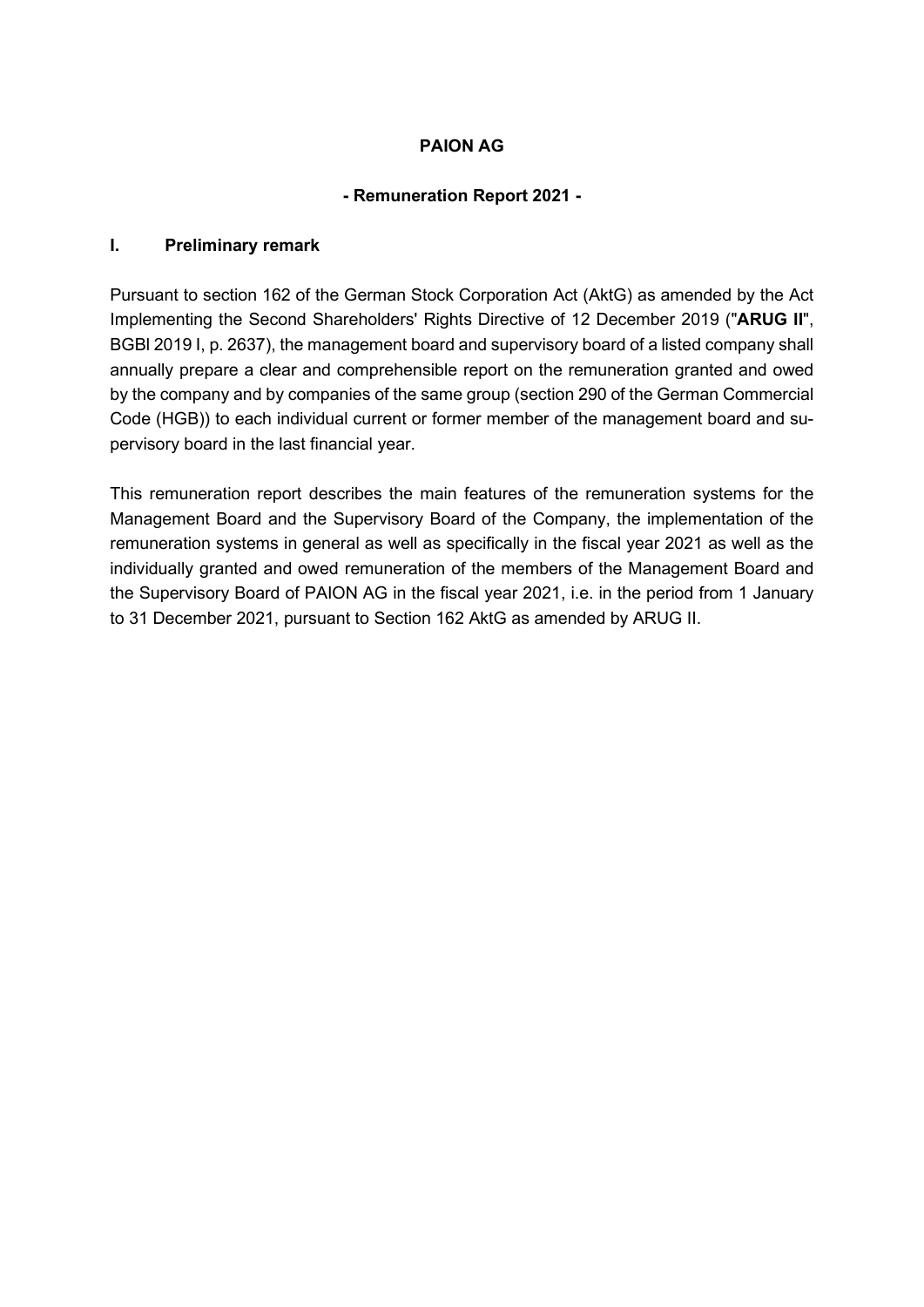# **II. Remuneration of the members of the Management Board**

# **1. basic features of the previous remuneration system and the new remuneration system**

The remuneration of the members of PAION AG's Management Board is currently based on two different remuneration systems:

- By resolution of the Annual General Meeting on 27 May 2021, the Annual General Meeting approved a new remuneration system for the Management Board pursuant to Sections 87a, 120a para. 1 sentence 1 of the German Stock Corporation Act ("**New Remuneration System**"). The New Remuneration System shall apply to all employment contracts of members of the Management Board concluded, extended or amended after 27 May 2021.
- In addition, the previous remuneration system ("**Previous Remuneration System")**  shall still apply to employment contracts with members of the Management Board ("**Old Contracts**") that already existed on 27 May 2021 and have not been extended or amended since that date.

Accordingly, two remuneration systems are still applicable for the reporting year 2021. The Company had two acting members of the Management Board in the financial year and reporting year 2021, namely Dr James Neil Phillips and Mr Abdelghani Omari. Mr Phillips' employment contract was extended with effect from 1 October 2021, so that the Previous Remuneration System applied to Mr Phillips in the period from 1 January to 30 September 2021 and the New Remuneration System applied in the period from 1 October to 31 December 2021. There is still an old contract with Mr Omari, so that the New Remuneration System is not yet applicable to Mr Omari in 2021.

The main features of the previous remuneration system and the new remuneration system are presented below.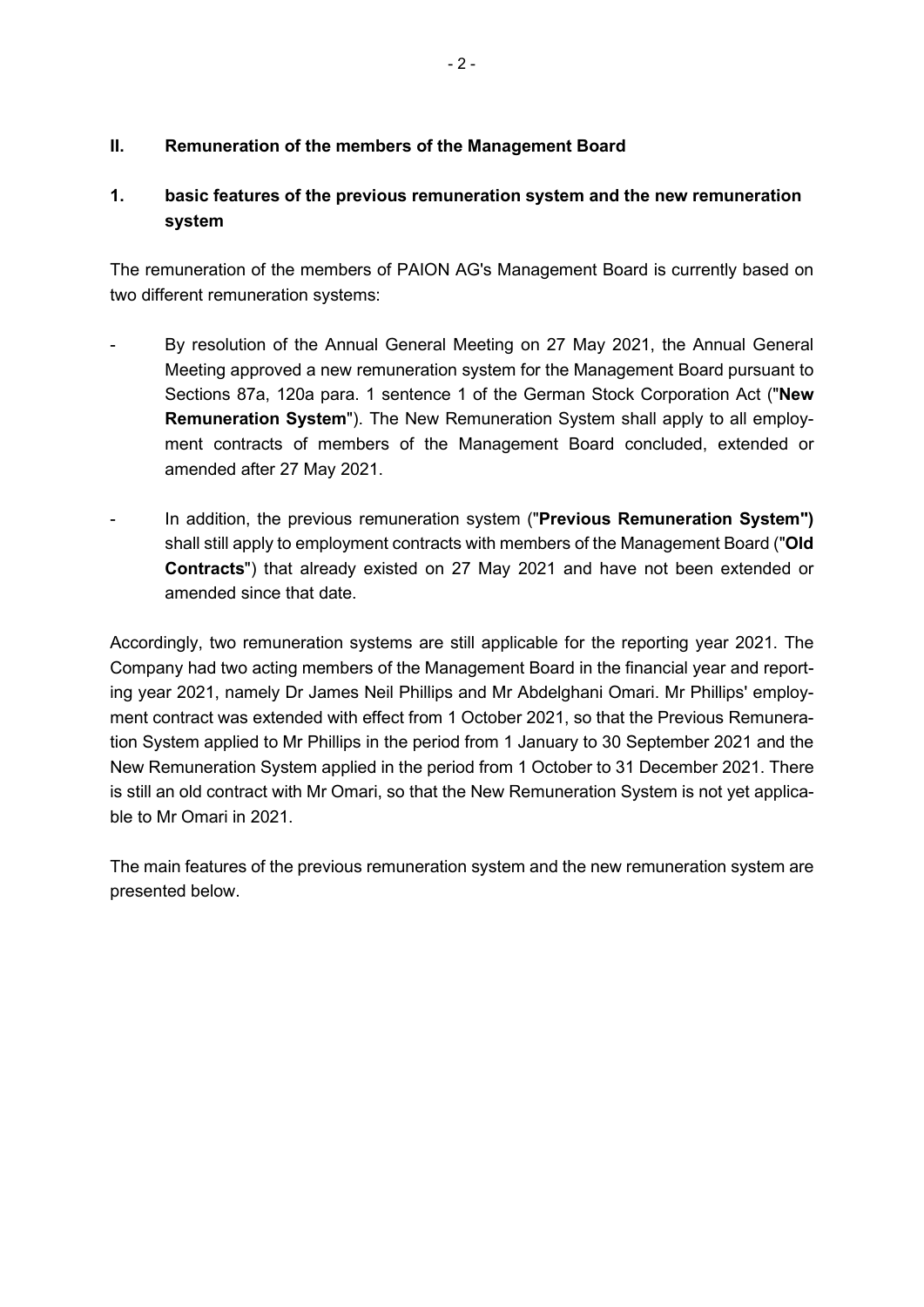#### **1.1 General features of the previous remuneration system**

The remuneration of Management Board members under the Previous Remuneration System consists of a fixed annual remuneration, a variable bonus, long-term performance-based remuneration components in the form of stock options, as well as fringe benefits in the form of company car allowance and contributions for insurance and pension expenses. All share options issued to date have a term of ten years. The variable bonus is based on the achievement of long-term and sustainable financial and strategic corporate goals set by the Supervisory Board at the beginning of each financial year. The degree of achievement of the targets and the associated amount of variable remuneration are assessed and determined by the Supervisory Board. The bonus agreements do not provide for a minimum amount and an amount limit and are paid out depending on the individual achievement of objectives. In addition, the Supervisory Board may, in exceptional cases, grant special compensation to individual Management Board members at its discretion.

The remuneration of the members of the Management Board also covers their activities as managing directors of the subsidiaries.

Under the Previous Remuneration Scheme, share options were issued to members of the Management Board under various share option schemes, namely under the 2010, 2014, 2016 and 2018 share option schemes.

The stock option agreements concluded with the individual members of the Management Board provide for a quantitative limit. With regard to the performance of the stock options granted, which is directly related to the performance of the PAION share, no limits have been agreed other than minimum increases in value.

In the event of a change of control and termination of employment within a certain period after the change of control, the Management Board members are each entitled to contractual severance payments. The severance payments correspond in each case to the value of two years' fixed remuneration.

All Management Board contracts under the Previous Remuneration System provide that in cases other than a change of control, any severance payments in the event of premature termination of Management Board activities may not exceed the value of two years' fixed remuneration and may not remunerate more than the remaining term of the Management Board employment contract. The Management Board contracts do not provide for transitional payments upon expiry of the Management Board contracts.

In the event of a significant deterioration of the company's situation, the supervisory board is entitled to reduce the total remuneration of the members of the Management board to the appropriate amount in accordance with the provisions of the German Stock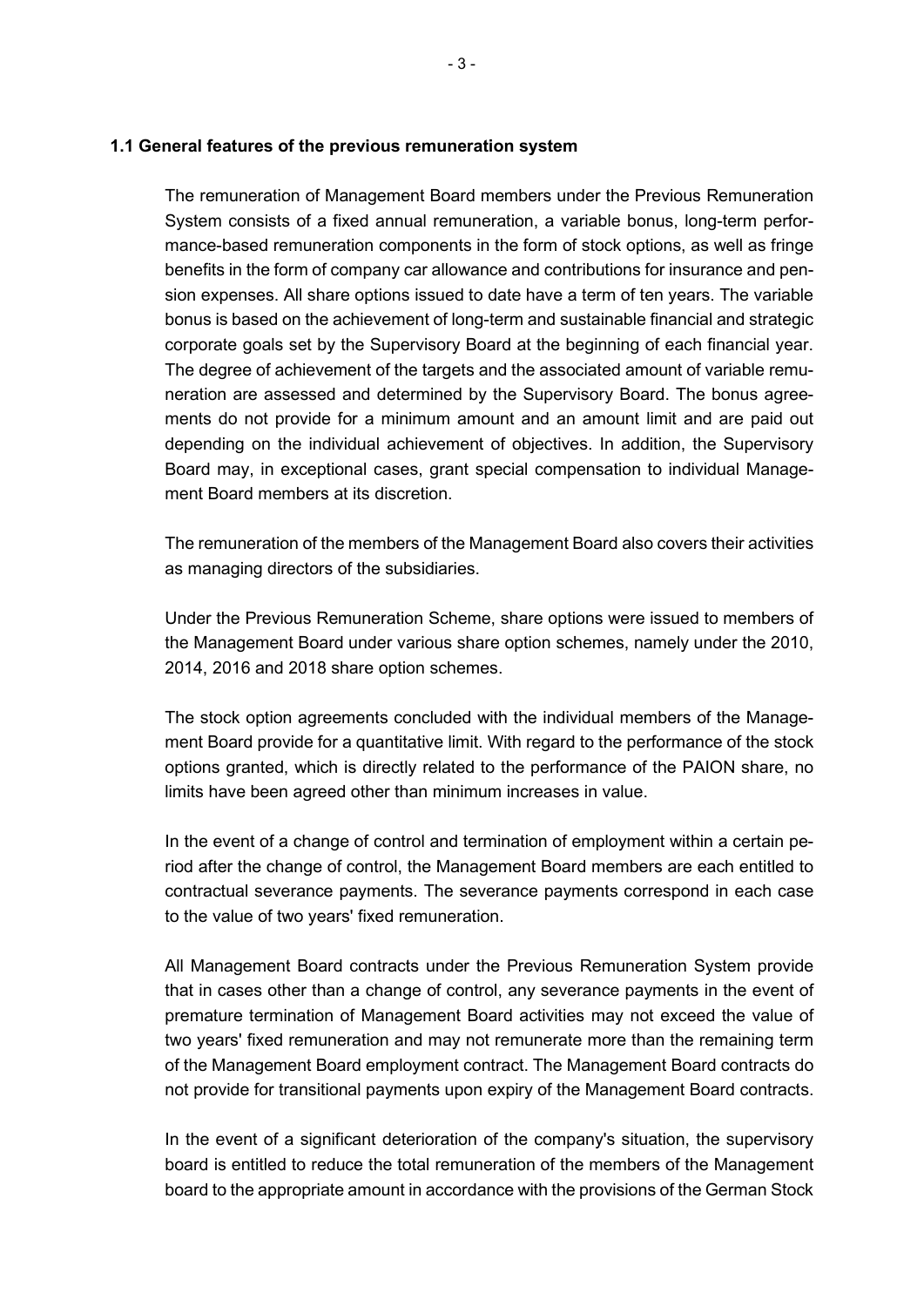Corporation Act if the continued granting of the remuneration would be inequitable for the company.

The programme conditions of the 2010, 2014, 2016 and 2018 share option programmes provide, in the event of an acquisition of control, that for all share options issued to the Management Board members for which the vesting period has not yet expired, the entitlement to receive shares from the share options issued is converted into an entitlement to cash settlement based on the share price on the day the acquisition of control becomes effective. The corresponding share options expire. Instead of the cash settlement, listed shares in the acquiring company may also be granted at the Company's option.

### **1.2 General Features of the New Remuneration System**

The Supervisory Board of PAION AG has adjusted the existing remuneration system for the members of the Management Board to the extent necessary in 2021 with the New Remuneration System to the new regulations introduced by the ARUG II and has adopted the following principles on this basis. The structure of the remuneration provided for in the New Remuneration System continues to be geared towards the sustainable and long-term development of PAION AG and its group companies (hereinafter "**PAION Group**").

The remuneration of the Management Board comprises both fixed (non-performancerelated) components and variable (performance-related) components. Within the framework of the variable remuneration, the Supervisory Board defines performance criteria and targets for the achievement of these performance criteria, the fulfilment of which determines the amount of the variable remuneration.

The New Remuneration System was submitted to and approved by the Annual General Meeting on 27 May 2021 in accordance with § 120a para. 1 AktG.

### **Remuneration components**

The remuneration system basically consists of fixed (non-performance-related) and variable (performance-related) remuneration components.

The fixed, non-performance-related remuneration component consists of the basic remuneration ("**basic remuneration**") as well as benefits in kind and other remuneration (the "**fringe benefits**").

The variable remuneration components consist of a short-term variable component in the form of an annual bonus and a long-term variable component. The latter may be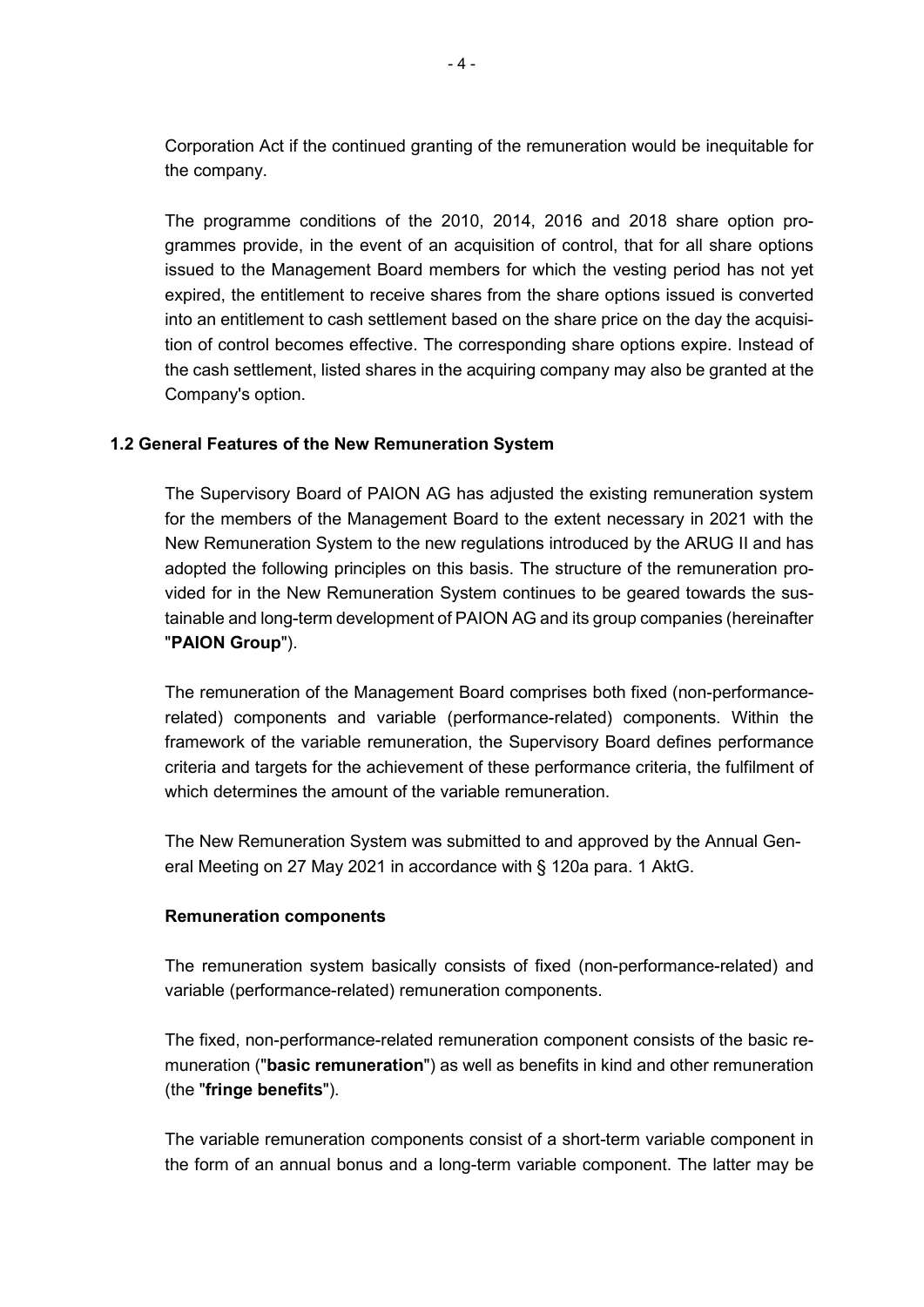granted in the form of stock options and/or in the form of a bonus based on long-term performance criteria.

For the variable remuneration components, the Supervisory Board sets target criteria before the beginning of each financial year with regard to the strategic goals, the requirements of Sections 87, 87a of the German Stock Corporation Act (AktG) and the German Corporate Governance Code, based on whose degree of achievement the amount of the actual payment or the scope of the allocation of the stock options to be issued is determined on the basis of the fair value at the time of issue. When setting the targets, the Supervisory Board ensures that they are demanding and ambitious and that they are geared towards sustainability. A subsequent change of the target values or the comparison parameters that have been set for the variable remuneration by the Supervisory Board is not permitted.

The sum of the above remuneration constitutes the total remuneration ("**Total Remuneration**") of a member of the Management Board.

Determination of the specific target total remuneration by the supervisory board, appropriateness of Management board remuneration

In accordance with the remuneration system, the Supervisory Board determines the performance criteria and targets for the achievement of the target total remuneration ("**target total remuneration**") for each Management Board member for the upcoming financial year. The target total remuneration corresponds to the total remuneration (as previously defined) paid in the event of an assumed 100 % target achievement of the performance criteria for the short-term and long-term variable remuneration. The employment contract may also provide for the Supervisory Board to redefine the amount of the target total remuneration for the upcoming financial year by adjusting the variable remuneration components. The aim here is to ensure that the respective remuneration is commensurate with the tasks and performance of the Management Board member and the situation of the Company, is geared towards the long-term and sustainable development of PAION AG and the PAION Group and does not exceed the usual remuneration without special reasons.

Both external (horizontal) and internal (vertical) comparisons are used to assess the appropriateness of the level of remuneration: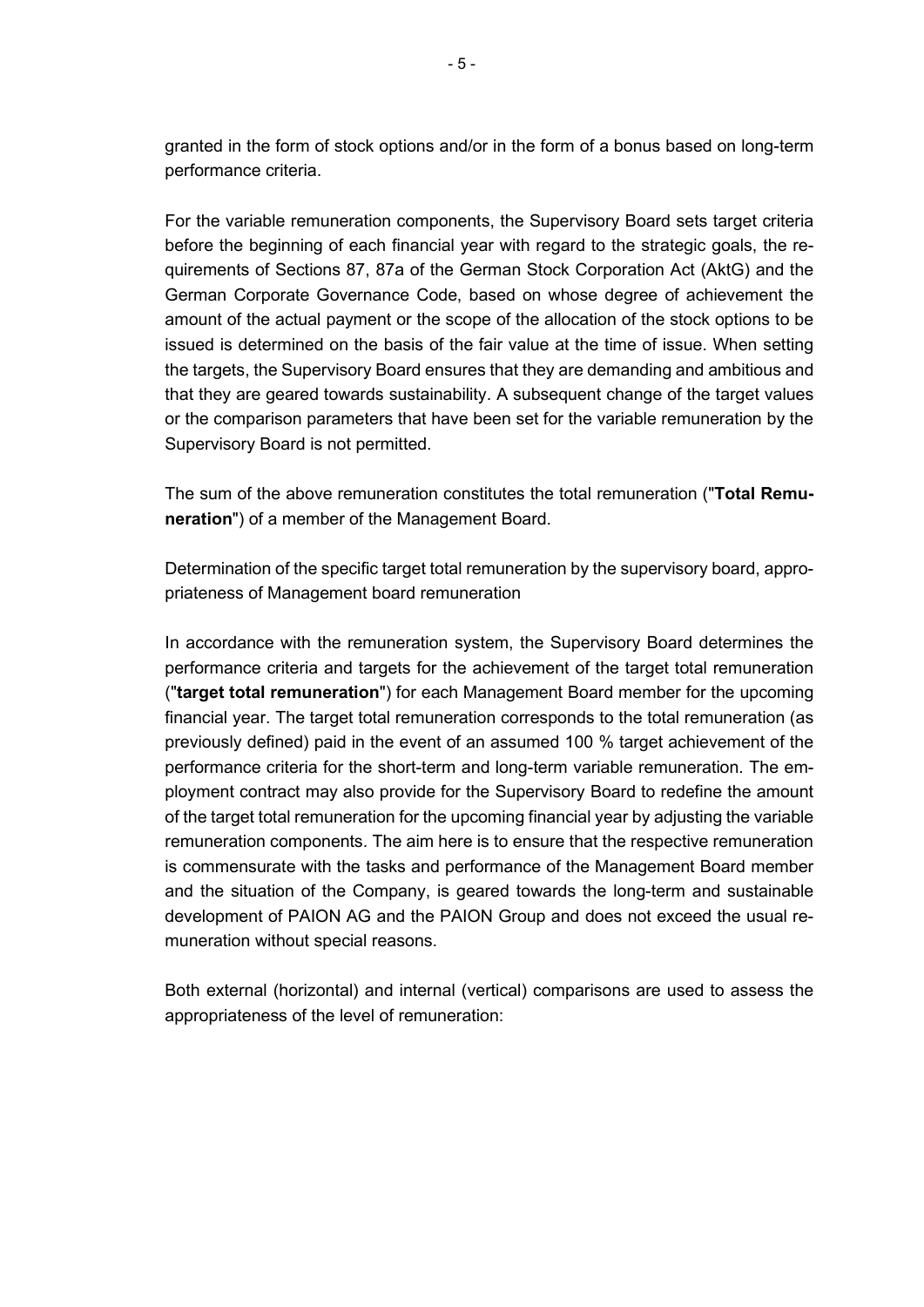### **External (horizontal) comparison**

In order to assess the appropriateness and customary nature of the specific target total remuneration of the members of the Management Board compared to other companies, the Supervisory Board uses a suitable peer group (horizontal comparison). For this peer group comparison, the market position of the companies compared to PAION AG is decisive.

The companies in the peer group are comparable listed biotechnology and pharmaceutical companies based in Germany that are active in research & development and the marketing of innovative drugs.

In doing so, the Supervisory Board considers the structure of the remuneration, the target total remuneration and the individual components as well as the maximum total remuneration at the peer companies.

### **Internal (vertical) comparison**

The internal (vertical) comparison refers to the relation of the remuneration of the Management Board to the remuneration of the senior management and the workforce of PAION AG. The Supervisory Board has delimited the circle of senior managers for this purpose by defining the department head level and the country managers as the senior management circle.

The Supervisory Board takes into account the development of the remuneration of the groups described and how the ratio develops over time.

### **Relation of the individual remuneration components**

The percentage of the different remuneration components is shown below. The percentage stated in each case refers to an assumed 100 % target achievement for determining the short-term and long-term variable remuneration. The target values for the achievement of the objectives are set by the Supervisory Board for the respective financial year.

The share of the remuneration components is stated in a range in each case, so that the Supervisory Board retains the option of differentiating the remuneration of the Management Board members according to function and/or varying the ratios within these ranges in the future, if necessary, as part of an annual review of the remuneration, in particular with regard to market practice.

The basic remuneration contributes between 40 % and 70 % to the total target remuneration.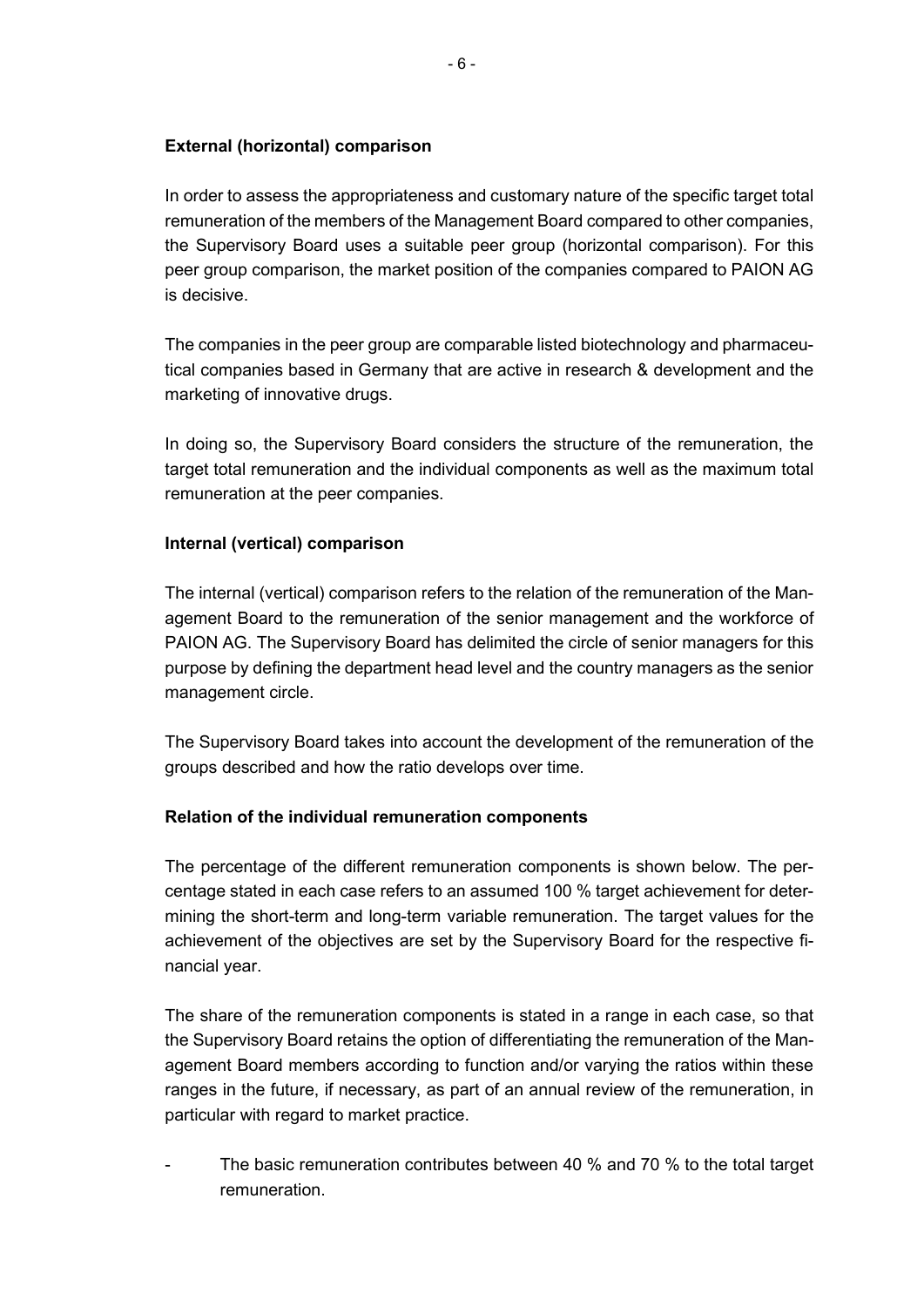- Short-term variable remuneration contributes between 10 % and 25 % to the target total remuneration.
- The long-term variable remuneration contributes between 15 % and 30 % to the target total remuneration.
- Fringe benefits contribute a total of up to a maximum of 5% of the target total remuneration.

No share of the target total remuneration is given for the pension benefits granted by the company in the form of continued remuneration to surviving dependants, as these are only paid in the event of the death of the Management Board member and thus do not contribute to the target total remuneration during the term of office.

With regard to the target remuneration structure, the Supervisory Board ensures that the long-term variable components of the remuneration exceed the short-term variable remuneration components so that the remuneration structure is geared towards the long-term and sustainable development of PAION AG.

### **Maximum limit for the total remuneration ("maximum total remuneration")**

In accordance with section 87a (1) sentence 2 no. 1 of the German Stock Corporation Act (AktG), the Supervisory Board has set a maximum amount for the total remuneration of the Management Board members (i.e. the sum of the basic remuneration, fringe benefits and short-term and long-term variable remuneration components) ("**maximum total remuneration**"). This maximum total remuneration amounts to

- For the chairman of the board EUR 600,000,00 and
- for the other members of the Management Board EUR 500,000.00 each.

The maximum total remuneration refers to the sum of all values resulting from the remuneration regulations in a business year.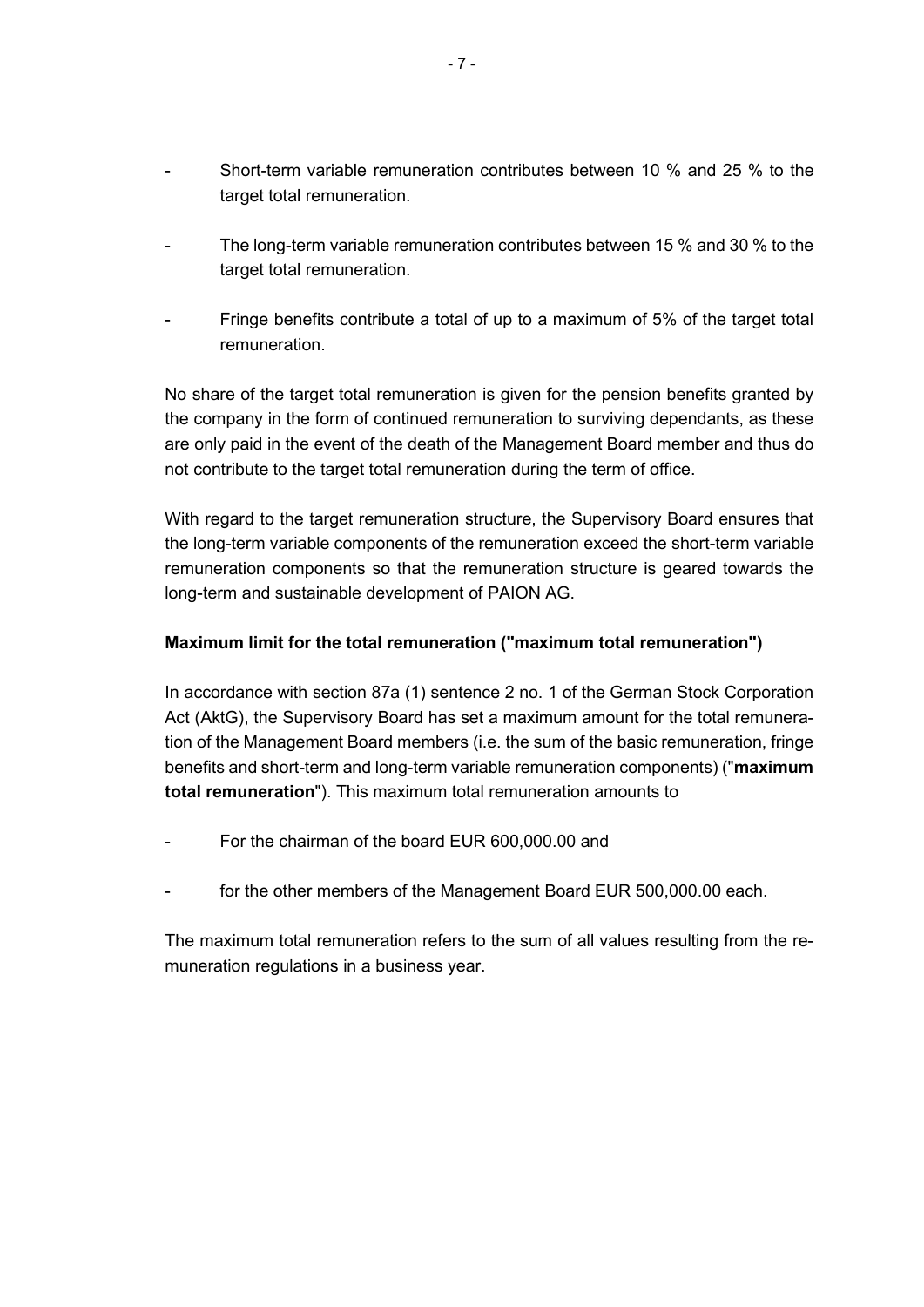# **Explanations of the individual remuneration components**

### **Fixed remuneration components**

### **Basic remuneration**

The basic remuneration is a fixed remuneration related to the entire year, which is paid in twelve monthly instalments at the end of each month with statutory deductions.

When determining the amount of the basic remuneration, the Supervisory Board takes into account the area of responsibility and the tasks of the respective Management Board member.

As part of the basic remuneration, there is the possibility to make use of salary conversion to contribute to a direct insurance policy.

### **Ancillary services**

Each member of the Board of Directors may also receive the following fringe benefits:

- a monthly payment in lieu of the provision of a company car,
- the conclusion of or inclusion in a group accident insurance policy,
- the assumption of any contributions for membership in professional associations,
- the possible assumption or reimbursement of telecommunication costs, relocation costs and expenses for a double household for business reasons,
- the assumption of contributions to health and long-term care insurance up to a fixed amount,
- the conclusion of a D&O insurance policy with a deductible pursuant to section 93 para. 2 sentence 3 AktG.

### **Pensions**

The employment contracts may provide that, in the event of the death of a member of the Management Board, PAION AG will pay the surviving dependants the fixed salary for the month in which the member died and up to three subsequent months, at the latest until the termination of the employment contract. Furthermore, the Company shall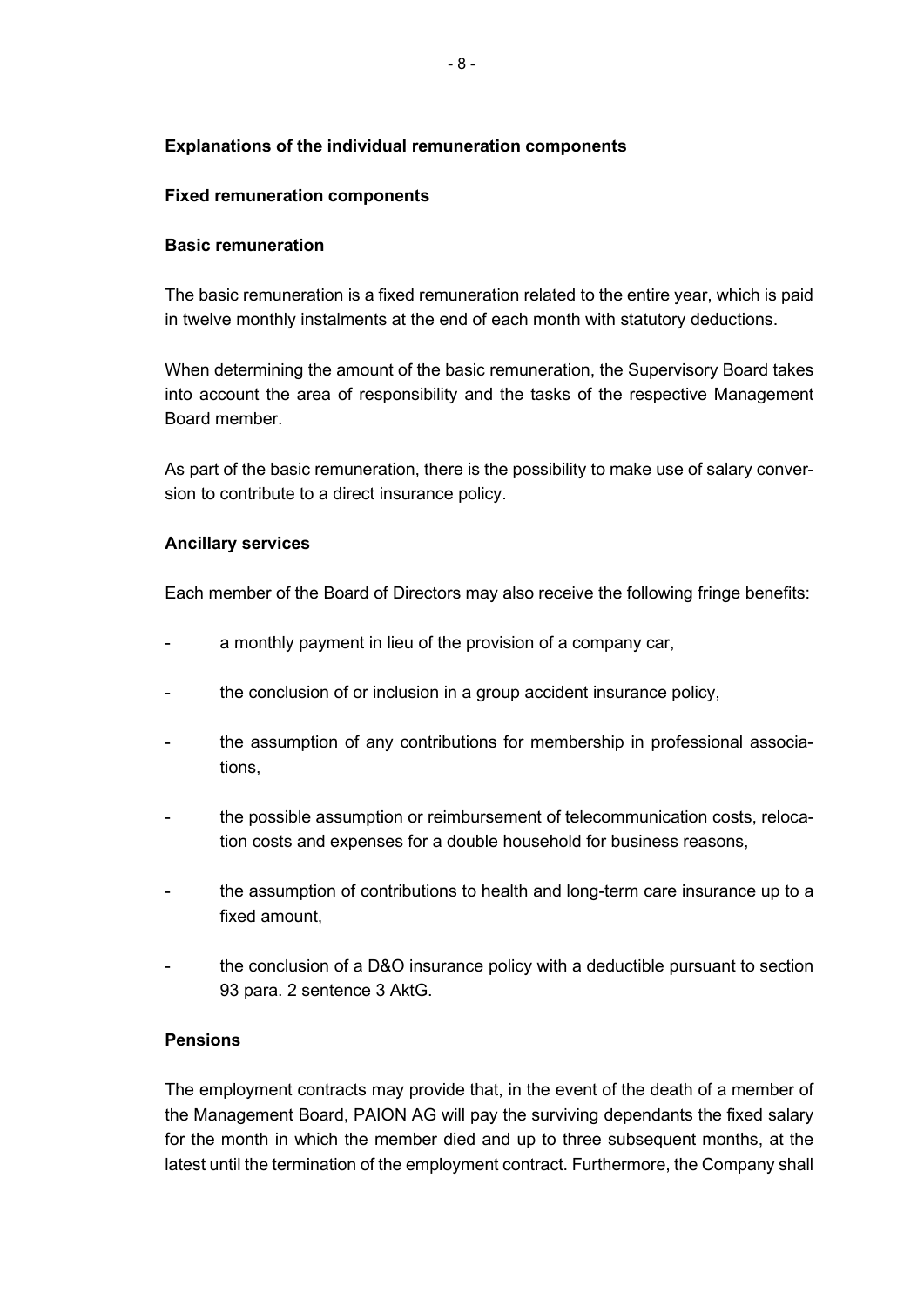pay the proportionate amount of the short- and long-term variable remuneration to the surviving dependants.

### **Variable remuneration components**

The variable remuneration components include both short-term and long-term components. The short-term variable remuneration component in the form of the annual bonus and the long-term variable remuneration component in the form of stock options and/or a bonus based on long-term performance criteria differ in their underlying performance period and the financial performance criteria and non-financial performance criteria used to measure the pay-out. The selection of the performance criteria is based on the corporate strategy of PAION AG and is oriented towards growth, profitability and competitiveness.

# **Short-term variable remuneration ("STI")**

The short-term variable remuneration (or Short-Term Incentive, "STI") in the form of the bonus is intended to reward the contribution of the Management Board to the success of the company in a specific financial year.

In addition to financial performance criteria, non-financial performance criteria are also used, which take into account the collective and/or individual performance of the board members.

The amount of the bonus is determined depending on the achievement of the targets. If the set targets are exceeded, the maximum amount of the bonus is set at 100 % of the STI target amount.

Financial performance criteria

The amount of the bonus to be paid depends on the extent to which an Management Board member achieves the targets that the Supervisory Board sets for that Management Board member for one or more of the following financial key figures as performance criteria within the meaning of section 87a (1) sentence 2 no. 4 AktG:

- Sales revenue and related sales ratios, EBIT (Earnings Before Interest and Taxes), EBITDA (Earnings Before Interest, Taxes, Depreciation and Amortisation), free cash flow and other cash flow indicators, equity and debt ratios (such as debt-to-equity ratio),
- Share price development of the PAION AG share and/or earnings per share and total shareholder return,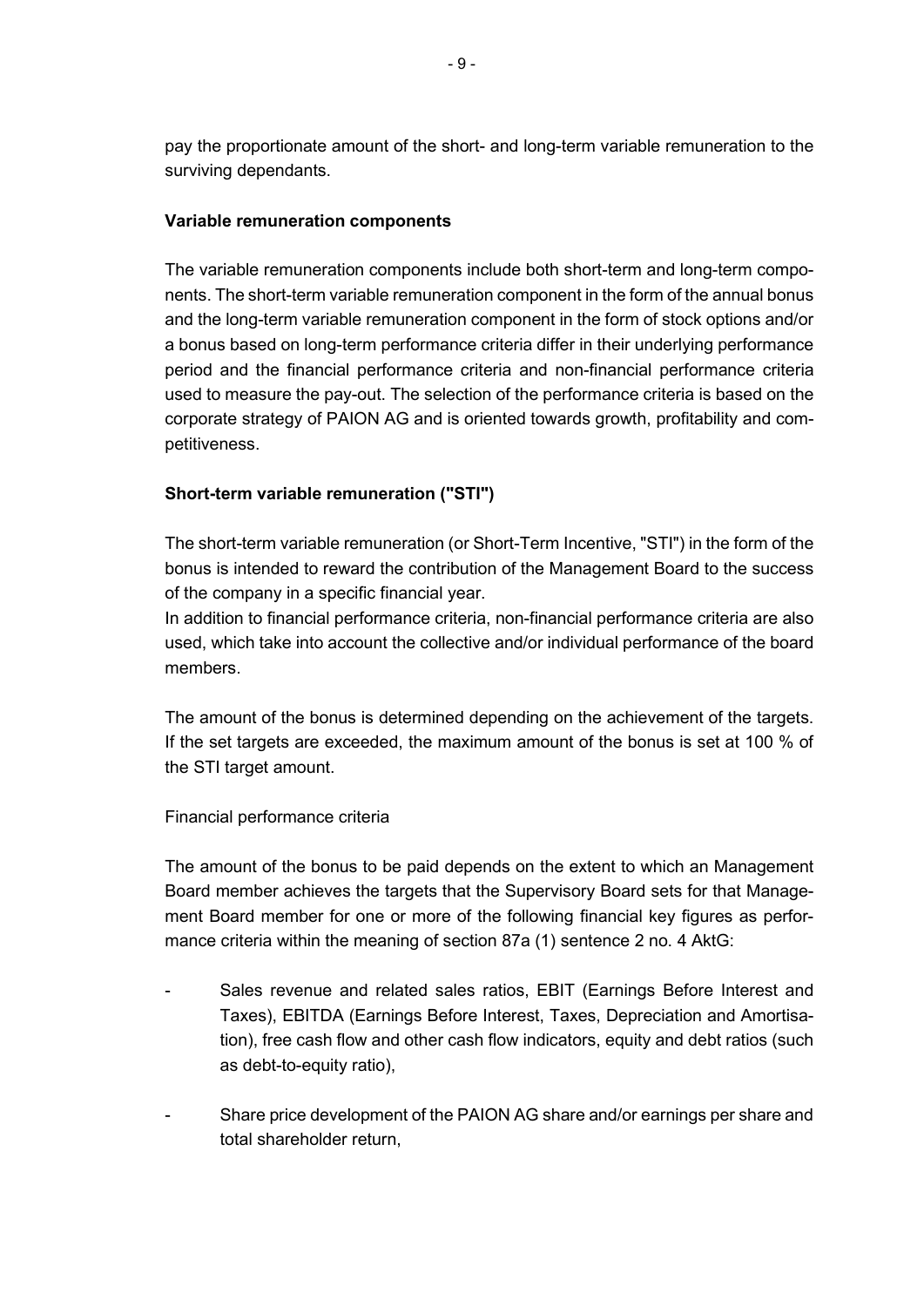Targets with regard to securing, maintaining and/or expanding the financing of PAION AG and PAION Group.

For the aforementioned financial performance criteria, the Supervisory Board determines the degree of target achievement, expressed as a percentage, after the end of each financial year.

In addition to the financial performance criteria, the Supervisory Board may also determine non-financial performance criteria, in particular also personal performance criteria, from the following areas for individual or all Management Board members before the beginning of each financial year:

- Strategic business objectives such as the achievement of major strategic projects (including mergers & acquisitions, strategic partnerships), the development of new markets, cooperation with the Supervisory Board or sustainable strategic, technical or structural corporate development, the implementation of any transformation projects, milestones in the area of market access (including pricing & reimbursement) and/or cooperation's with pharmaceutical companies,
- Conducting and completing clinical trials,
- Achievement of other operational milestones, e.g. in the area of supply chain,
- ESG (Environment, Social, Governance) goals such as occupational health and safety, compliance, energy and environment (such as developing a sustainability roadmap for the company and the group, optimising resource use, reducing waste/emissions), customer satisfaction, employee concerns or corporate culture (such as measures to increase employer attractiveness and employee satisfaction, measures for leadership development, diversity and equal opportunities),
- Organisational and cultural development (e.g. promoting corporate values, strengthening internal cooperation and communication, succession planning).

By also taking into account non-financial performance criteria, the supervisory board shall be given the opportunity to also consider the individual or collective performance of the Management board, also with regard to the so-called ESG goals.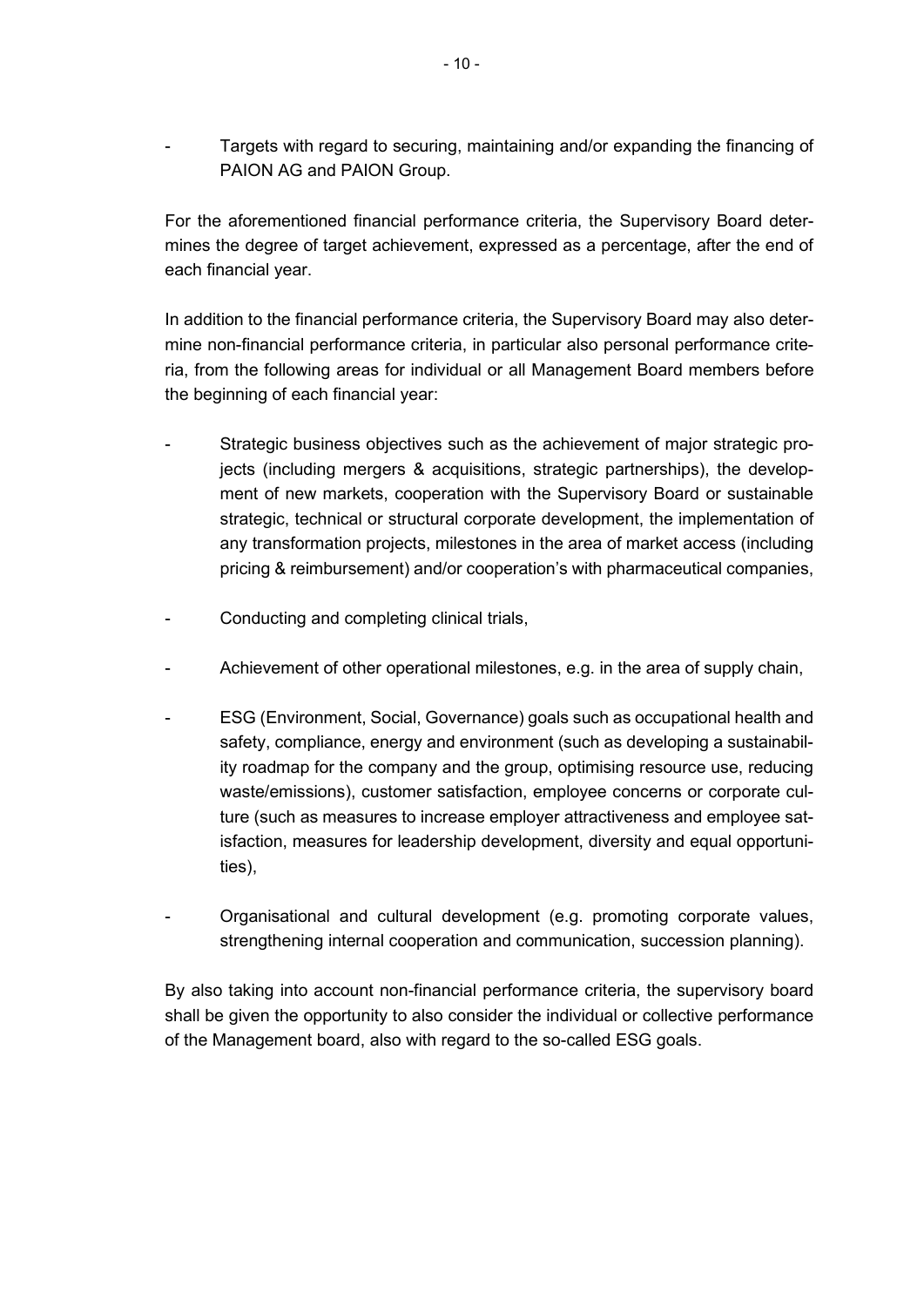# **Long-term variable remuneration ("LTI")**

The long-term variable remuneration (long-term incentive, or "LTI") is intended to promote the long-term commitment of Management Board members to the company and its sustainable growth. The long-term variable remuneration component consists of a bonus based on long-term performance criteria and a stock option plan or a combination of both.

# **LTI Cash Bonus**

For the LTI cash bonus, the above explanations regarding the specification of the financial and non-financial performance criteria, the determination of the achievement of the targets as well as the calculation of the STI apply accordingly, with the proviso that the targets are not based on the achievement of the targets in one, but several, in any case not less than three financial years.

# **Stock option plan**

The stock options are granted to the members of the Management Board on the basis of stock option plans of the Company. The basis for such a stock option plan is currently the authorisation of the Annual General Meeting of 27 May 2020 under agenda item 5. However, stock options may also be issued on the basis of a stock option plan with a different content, which is based on an authorisation basis yet to be decided by the Annual General Meeting in the future.

### **Ongoing review and adjustment of performance criteria**

The Supervisory Board reviews the appropriateness of the variable remuneration components each year, with particular regard to their intended incentive effect.

# **Adjustment in the event of extraordinary developments**

In the event of extraordinary developments as defined in the New Remuneration System, the Supervisory Board is entitled, even after the beginning of the respective assessment period, to adjust the amount of the individual remuneration components (including the target total remuneration of variable remuneration elements in the event of 100 % target achievement), their relationship to each other, the criteria for target achievement, the respective payment amounts as well as the payment dates, provided that the annual maximum remuneration as well as the upper limits set for the variable remuneration components before the beginning of the financial year are not exceeded.

If there are adjustments due to extraordinary developments, this is disclosed and justified in the remuneration report.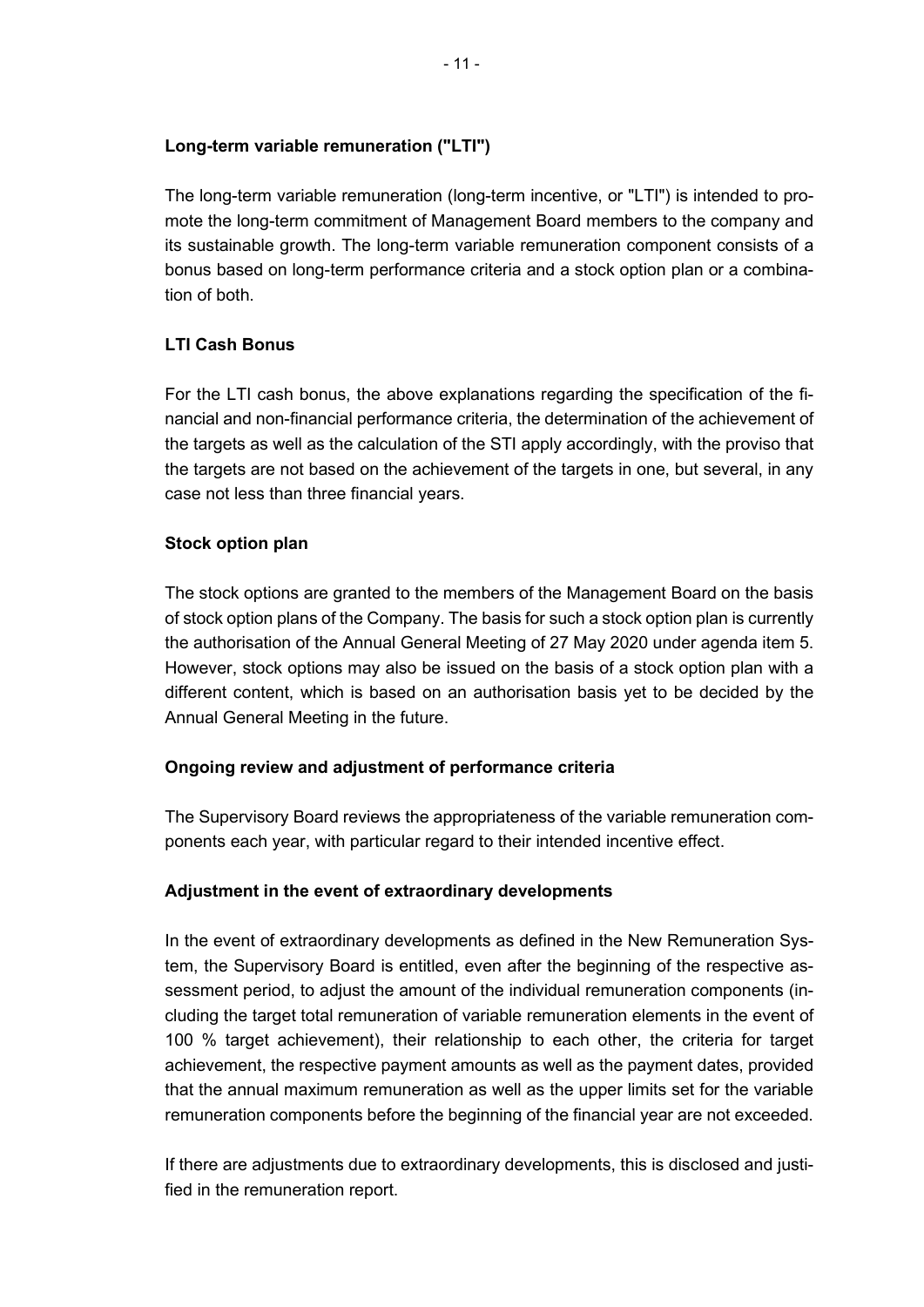### **Malus/Claw-Back**

In certain cases, the Supervisory Board has the option to reduce variable remuneration components that have not yet been paid out or to reclaim variable remuneration components that have already been paid out ("**malus**" and "**claw-back**").

#### **Remuneration upon termination of Board membership**

The employment contracts with members of the Management Board may also include provisions for remuneration in the event of premature termination of the Management Board office or employment contract.

In the event of premature termination of the employment contract (without good cause for termination of the employment contract by the Company), a severance payment may be granted, the amount of which, however, is limited to two years' total remuneration and may not exceed the remuneration for the remaining term of the employment contract ("**severance payment cap**"). Also in other cases of premature termination, any payments are limited to a maximum amount of two years' total remuneration or the remuneration for the remaining term of the employment contract as a severance payment cap. The employment contracts with Management Board members may provide for an extraordinary termination option for the Management Board members with a notice period of three months to the end of the month, especially in cases of a change of control.

However, extraordinary termination shall only be possible if the occurrence of a change of control results in

- a significant change in the company's strategy,
- a significant change in their own field of activity and/or
- a relocation of the own place of work by more than 300 km

with the member of the Board of Directors concerned.

In the event of termination, a payment up to the amount of the severance payment cap may be agreed.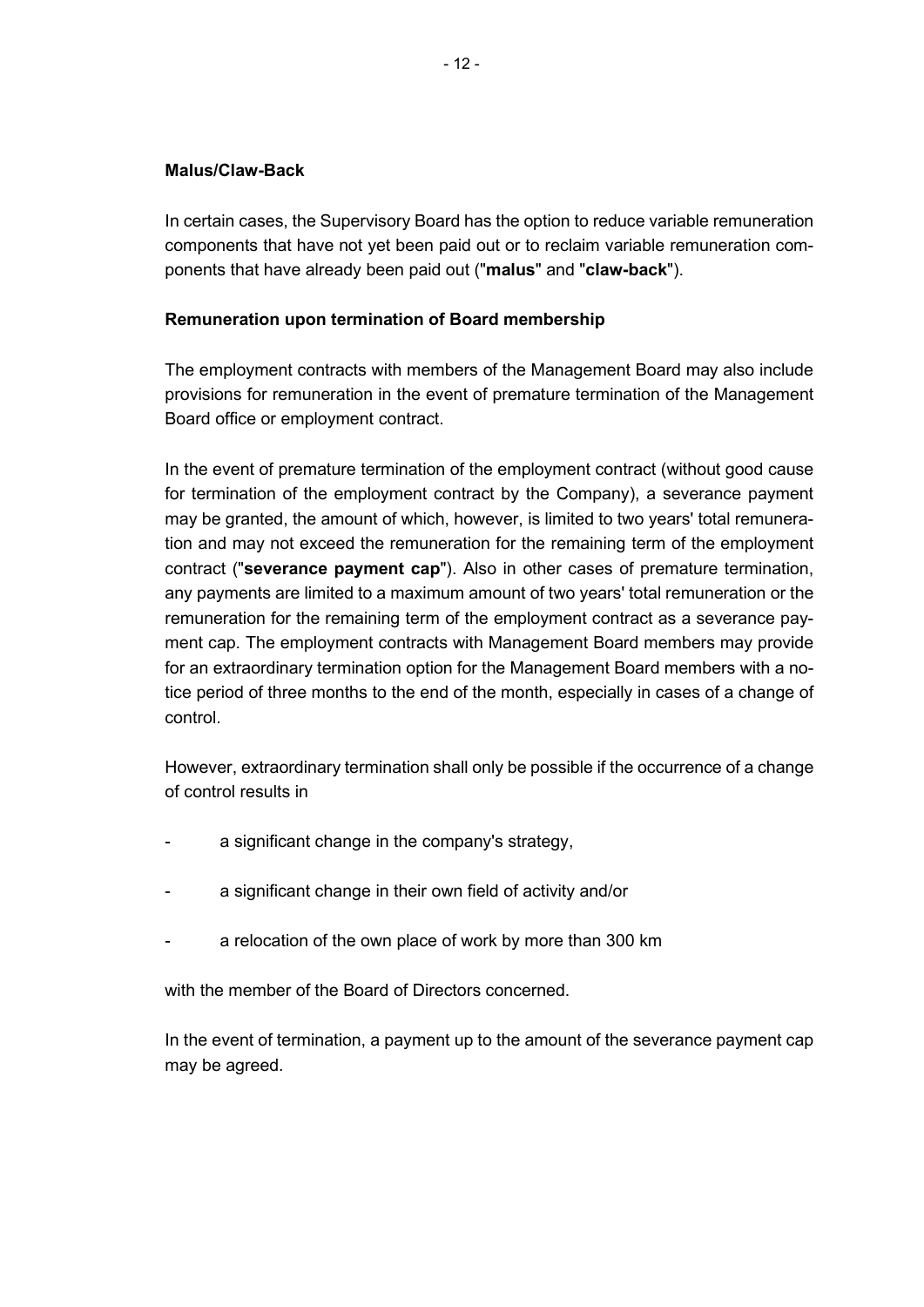Pursuant to item 9 of the New Remuneration System, the Supervisory Board may temporarily deviate from individual components of the remuneration system if this is necessary in the interest of the long-term well-being of the Company. This concerns in particular situations in which the deviation from the remuneration system is necessary to serve the long-term interests and sustainability of the Company as a whole or to ensure its profitability. Such situations may be based on macroeconomic as well as company-related exceptional circumstances. Deviations are permitted in particular in economic crises in which the remuneration of the (potential) Management Board members deemed suitable by the Supervisory Board on the basis of the remuneration system and the resulting incentive structure appears to be inadequate in the interests of the company. The components of the remuneration system that may be deviated from in exceptional cases are the basic remuneration (in particular the amount and time of payment), the fringe benefits and pension payments (amount, type and time of granting), the variable remuneration components (in particular the respective bases of assessment, the rules for setting targets, the performance criteria, the rules for determining the achievement of targets and for setting the amounts to be paid out as well as the dates of payment) including the relationship of the remuneration components to each other as well as the maximum total remuneration. If the supervisory board, after due assessment, comes to the conclusion that, in view of the extraordinary situation, the granting of variable remuneration is not in the interest of the long-term well-being of the company, it may temporarily waive the granting of variable remuneration completely in favour of increased fixed remuneration. The deviation from the remuneration system shall only be temporary and shall not exceed a period determined by the supervisory board in its due discretion. Such a deviation from the remuneration system further requires that the supervisory board, by a majority of the votes cast, (i) determines that a situation exists which requires a temporary deviation from the remuneration system in the interest of the long-term well-being of the company and (ii) determines which specific deviations are required in its view. To the extent that the provisions of the Management Board employment contract allow for a unilateral amendment of the relevant remuneration provisions, the Supervisory Board shall unilaterally implement the deviations deemed necessary; otherwise, it shall endeavour to find an appropriate contractual arrangement with the Management Board member(s) concerned.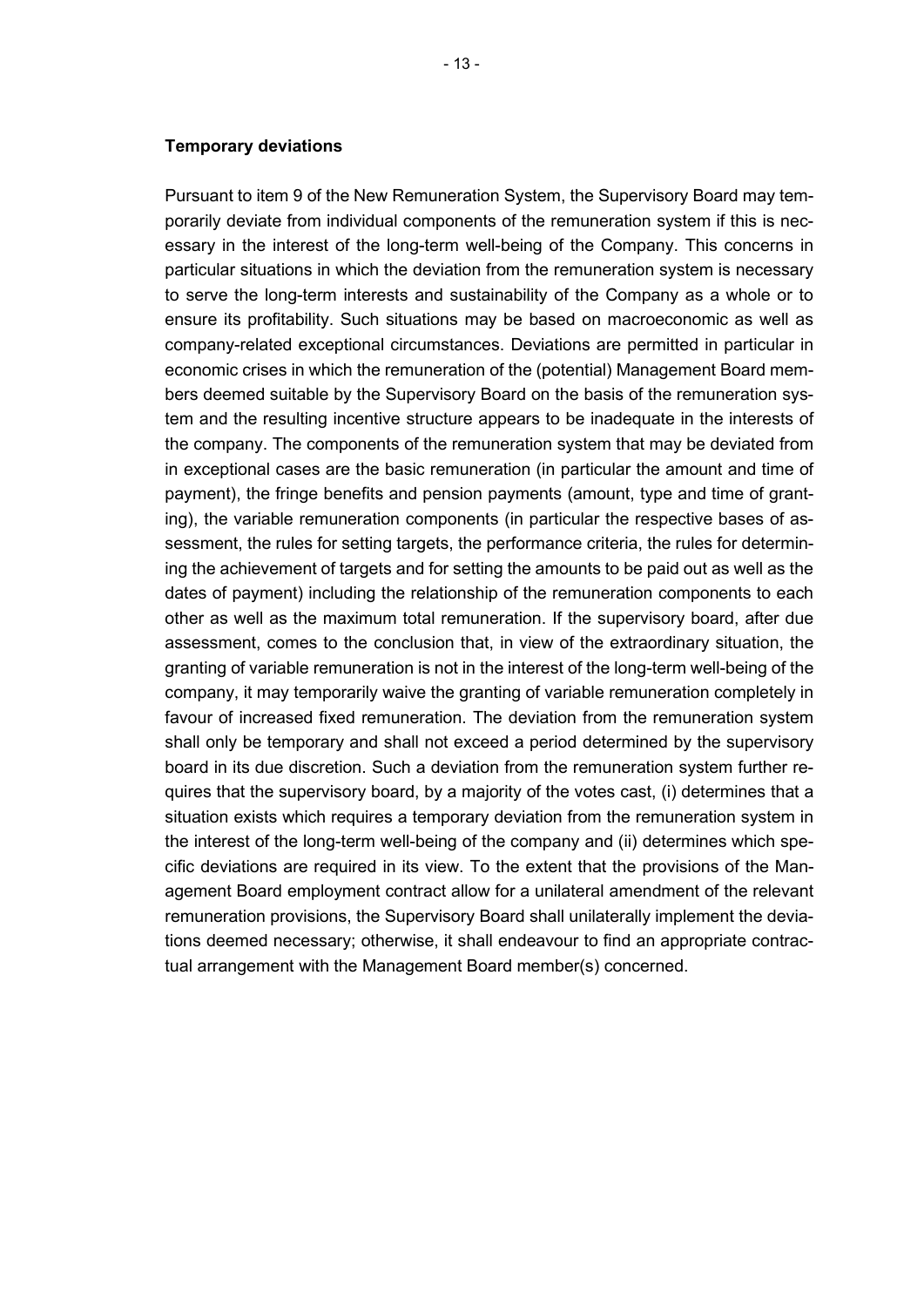- **2. Remuneration of the members of the Management Board of the Company in the financial year 2021**
- **2.1 Implementation of the remuneration systems in the employment contracts, structure of the remuneration of the Management Board in the financial year 2021**

#### **2.1.1 Previous remuneration system in 2021**

As set out in section 1 above, the Previous Remuneration System in 2021 applied to Dr Phillips for the period from 1 January to 30 September 2021 and to Mr Omari for the period from 1 January to 31 December 2021, i.e. for Mr Omari for the entire financial year 2021. If and to the extent that the Previous Remuneration System was still applicable to the remuneration of the Management Board members, the remuneration corresponded to the Previous Remuneration System.

The employment contracts of Dr Phillips and Mr Omari, who were or are still subject to the previous remuneration system, provide for the payment of an annual fixed remuneration, the payment of an annual performance-related bonus and participation in stock option programmes.

For the 2021 financial year, the Supervisory Board has set performance targets for the two Management Board members for the payment of the annual bonus. More detailed explanations of the specific performance targets and how they promote the long-term development of the company are provided below in section 2.2. No share options were allocated or promised in the 2021 financial year, as the Management Board members had already been allocated share options in 2020, so that the Supervisory Board did not consider an allocation in 2021 to be necessary.

#### **2.1.2 New remuneration system in 2021**

As already explained above in section 1, the New Remuneration System was only applicable to the Management Board member Dr Phillips in the 2021 financial year and only for the period from 1 October to 31 December 2021. The New Remuneration System was implemented by the Supervisory Board in such a way that a new employment contract was concluded with Dr Phillips. In accordance with the New Remuneration System, this employment contract provides for the payment of a fixed remuneration, fringe benefits, a short-term variable remuneration in the form of an annual bonus ("**STI**") as well as the payment of a long-term variable remuneration consisting of a bonus based on long-term performance criteria and/or the allocation of stock options through participation in stock option plans ("**LTI**"). For the procedure of setting the performance criteria for the STI and the LTI, the performance criteria to be set and the determination of target achievement, the regulations of the New Remuneration System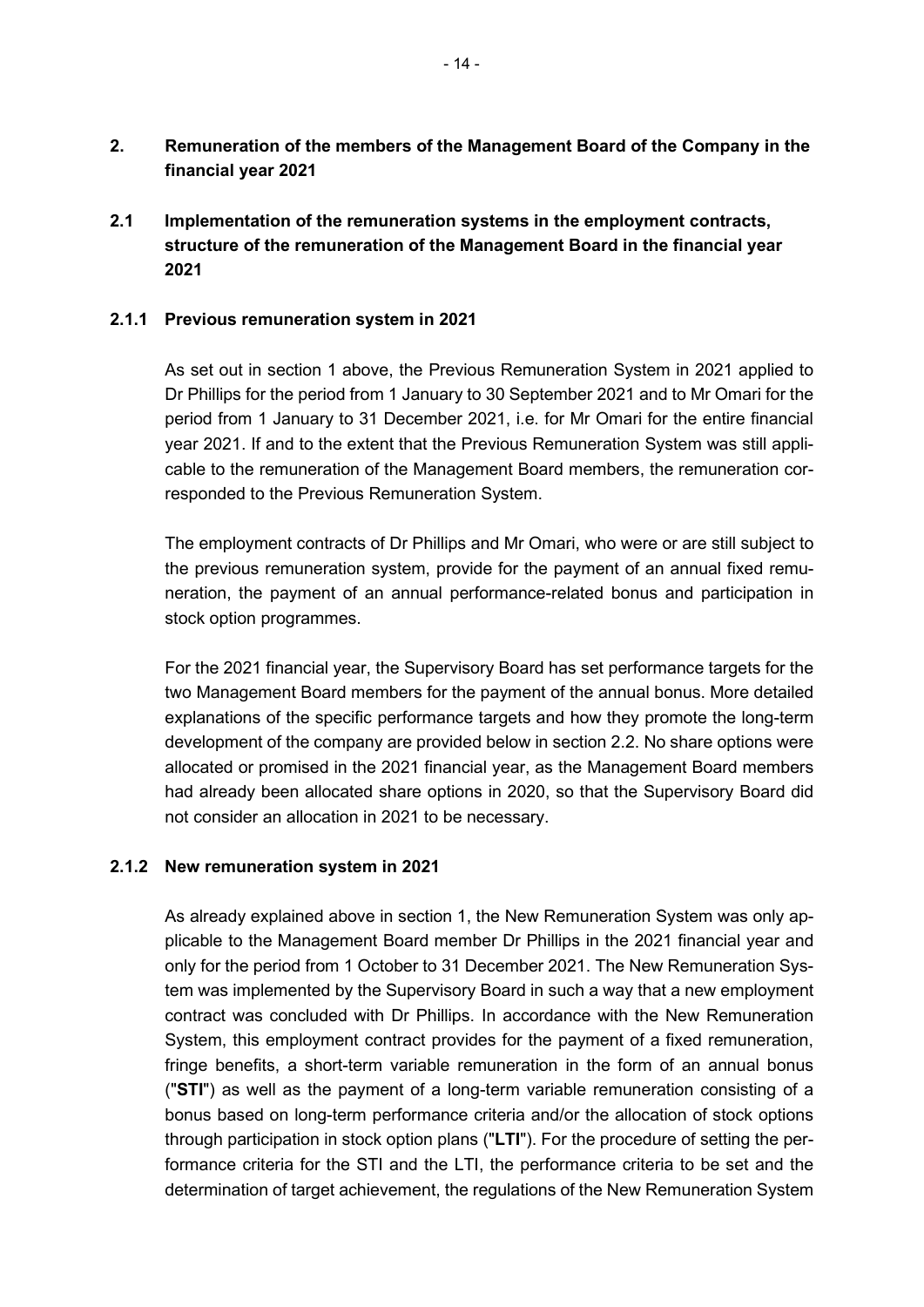apply in accordance with the employment contract. In this respect, reference can be made to the above information on the principles of the New Remuneration System under section 1.2.

Against the background that the new employment contract with Dr Philips was concluded during the year and three months before the end of the financial year, the Supervisory Board has, however, refrained from applying all regulations of the New Remuneration System already in 2021. The new employment contract with Dr Phillips therefore provides that the new regulations on remuneration are only applicable with effect from 1 January 2022 and that for the period from 1 October 2021 to 31 December 2022 the regulations of Dr Phillips' old contract were still applicable. The deviations from the New Remuneration System resulting from this transitional arrangement are set out below in section 2.

### **2.2 Amount of the remuneration**

### **2.2.1 Fixed and variable remuneration**

The following table shows the remuneration granted and owed to the Management Board members Dr James Neil Philips and Abdelghani Omari in the 2021 financial year within the meaning of section 162 (1) sentence 1 AktG, divided into fixed and variable remuneration components, as well as their respective share. It is pointed out that the Company applies the terms "granted" and "owed" in accordance with the legal justification to the ARUG II as follows:

- Remuneration is "*granted*" within the meaning of section 162 (1) sentence 2 no. 1 AktG if it actually, i.e. factually, accrues to the member of the Management body and thus passes into his or her assets ("**inflow principle",** cf. explanatory memorandum to the government draft ARUG II, BT-Drs. 19/9739, p.111, explanatory memorandum to the resolution recommendation BT-Rechtsausschuss ARUG II, BT-Drs. 19/15153, p. 53). The company therefore states as "granted" remuneration within the meaning of section 162 (1) sentence 2 no. 1 AktG those benefits that actually accrued to the Management board member in the 2021 financial year, in particular through payment to the Management board member.
- -A remuneration is "*owed*" within the meaning of section 162 (1) sentence 1 AktG if the company has a legally existing obligation towards the member of the executive body which is due but not yet fulfilled (Explanatory Memorandum to the Government Draft ARUG II, BT-Drs. 19/9739, p.111, Explanatory Memorandum to the Resolution Recommendation of the BT Legal Committee ARUG II, BT-Drs. 19/15153, p. 53).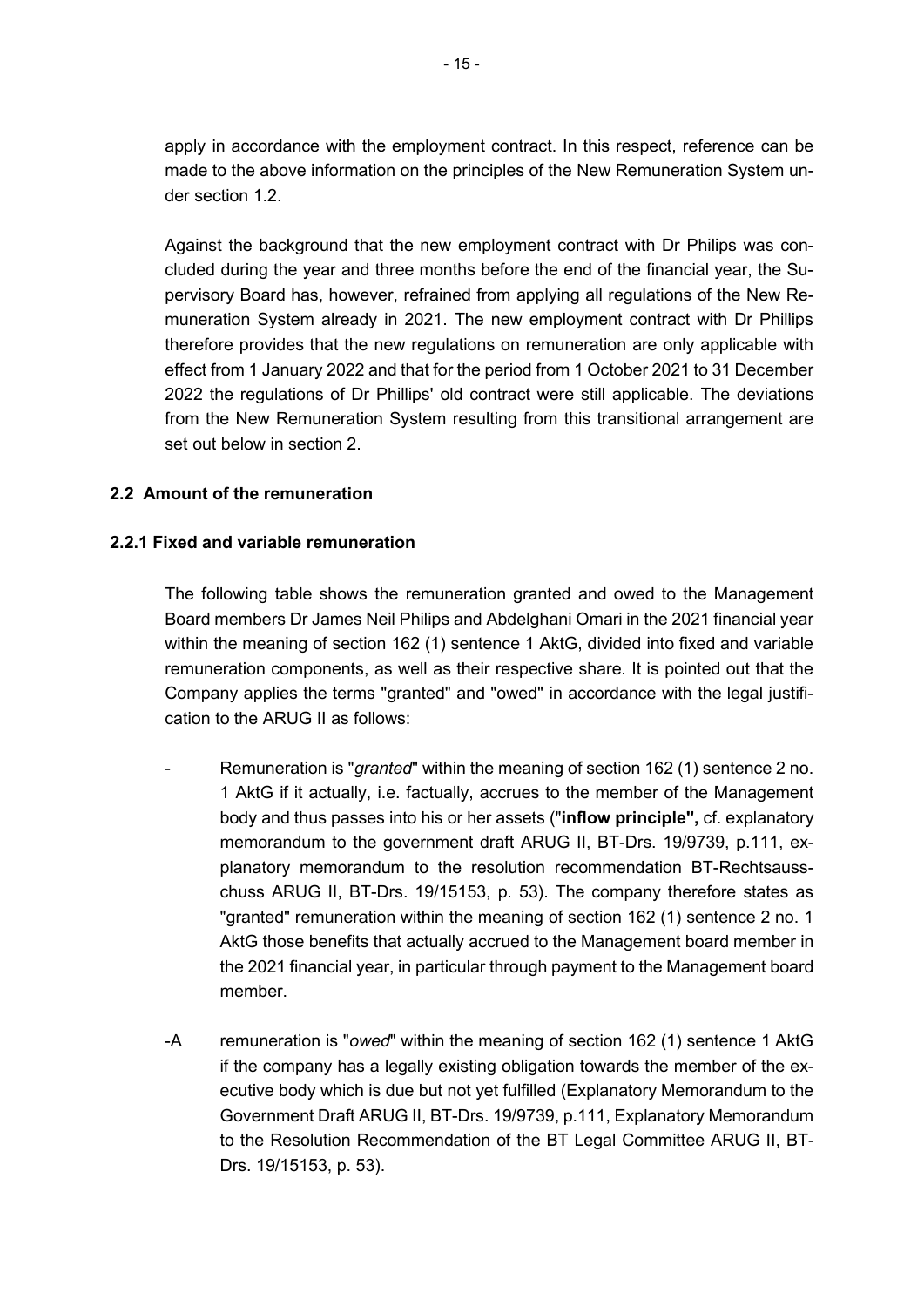Accordingly, the following table contains the fixed remuneration paid for the 2021 financial year. The variable remuneration shown in the table relates to the variable remuneration paid in the 2021 financial year for the 2020 financial year ("**bonus for the 2020 financial year**"), as only this variable remuneration was paid in the 2021 financial year and thus "granted" in accordance with the above explanations. The variable remuneration (still) payable for the 2021 financial year ("**bonus for the 2021 financial year**"), on the other hand, is not included in the table below, as this will only be due and paid in 2022 after the determination of target achievement. The variable remuneration payable for the 2021 financial year is therefore neither "granted" nor "owed" in the financial year within the meaning of section 162 (1) sentence 1 AktG. The variable remuneration payable for the 2021 financial year will therefore be reported in the remuneration report for the 2022 financial year.

|                     | <b>Dr James Neil</b> | Percentage | <b>Abdel</b> | Percentage   | Dr          | Percen- |
|---------------------|----------------------|------------|--------------|--------------|-------------|---------|
|                     | <b>Phillips</b>      | share      | ghani        | share        | Jürgen      | tage    |
|                     | (EUR)                |            | Omari        |              | <b>Beck</b> | share   |
|                     |                      |            | (EUR)        |              | (EUR)       |         |
| Basic remunera-     | 305.000,04           | approx.    | 210.000,00   | approx.      | 0,00        | 0%      |
| tion                |                      | 71.33 %    |              | 65.38 %      |             |         |
| Ancillary<br>ser-   | 20.598,72            | approx.    | 26.180,16    | approx. 8.15 | 0,00        | 0%      |
| vices               |                      | 4.81%      |              | %            |             |         |
| bonus<br>Annual     | 102.000,00           | approx.    | 85.000,00    | approx.      | 59.500,00   | 100 %   |
| ("Bonus for the     |                      | 23.85 %    |              | 26.46 %      |             |         |
| 2020<br>financial   |                      |            |              |              |             |         |
| year")              |                      |            |              |              |             |         |
| Multi-year<br>vari- | 0,00                 | $0\%$      | 0,00         | $0\%$        | 0,00        | $0\%$   |
| able<br>perfor-     |                      |            |              |              |             |         |
| mance<br>remune-    |                      |            |              |              |             |         |
| ration              |                      |            |              |              |             |         |
| Utility expenses    | 0,00                 | $0\%$      | 0,00         | $0\%$        | 0,00        | $0\%$   |
| <b>Total</b>        | 427.598,76           | 100 %      | 321.180,16   | 100 %        | 59.900,00   | 100 %   |

For the variable remuneration, the Supervisory Board specifies performance criteria for the respective fiscal year, on the basis of which the amount of the bonus to be paid is measured. The performance criteria set by the Supervisory Board for the bonus paid in 2021 for the fiscal year 2020 were based on the strategic and operational objectives of the Company and the PAION Group, in particular with regard to the achievement of approvals for the active pharmaceutical ingredients, the achievement of economic and financial objectives and the development of the share price. The performance criteria for the bonus paid in 2021 for the fiscal year 2020 were still based on the previous remuneration system and not yet on the new remuneration system.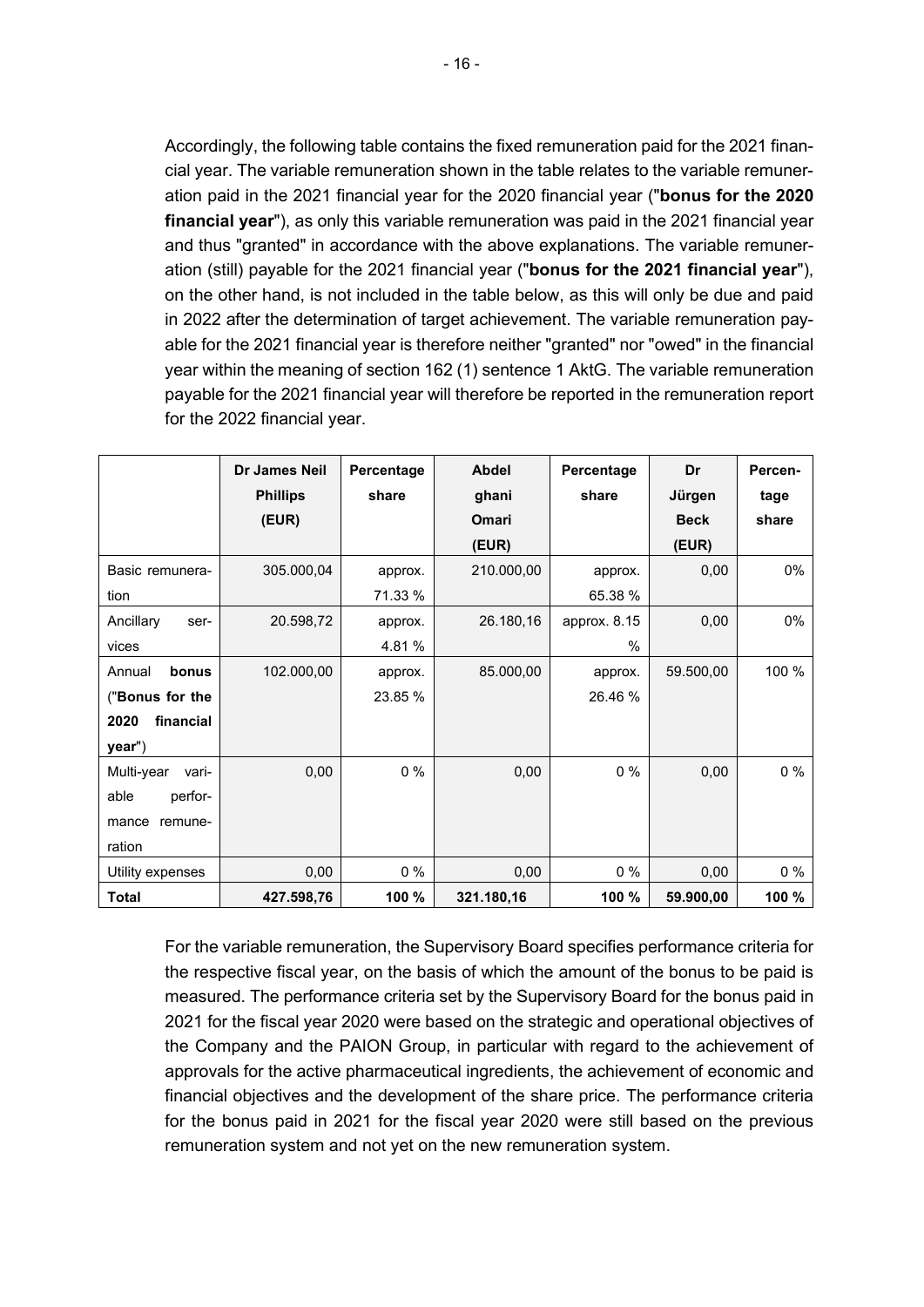The performance criteria specified by the Supervisory Board for the bonus for the 2020 financial year, their weighting as well as the achievement of targets and the resulting payment of the variable remuneration are listed in the table below. The Supervisory Board has set uniform targets for the members of the Management Board for 2020. The details on the targets and target achievement given in the table therefore apply uniformly to all members of the Management Board.

| <b>Specified target</b> | <b>Predefined</b> | Weighting | Type of                  | Degree of target |
|-------------------------|-------------------|-----------|--------------------------|------------------|
|                         | Time period for   | (in %)    | Target achieve-          | achievement      |
|                         | the achievement   |           | ment (measure)           | (in %)           |
|                         | of objectives     |           |                          |                  |
| First market ap-        | Q1/2020           | 10 %      | Approval of Remi-        | 100 %            |
| proval in Japan         |                   |           | mazolam by the           |                  |
|                         |                   |           | Japanese Medi-           |                  |
|                         |                   |           | cines Agency             |                  |
| FDA approval            | Q2-3/2020         | 25 %      | Remimazolam ap-          | 100 %            |
| without require-        |                   | 15%       | proval by the FDA        |                  |
| ment for the pres-      |                   |           | with the desired         |                  |
| ence of an anaes-       |                   |           | label                    |                  |
| thetist                 |                   |           |                          |                  |
| Completion of the       | Q2-3/2020         | 15 %      | Completion of pa-        | 0%               |
| EU Phase III Gen-       |                   |           | tient recruitment        |                  |
| eral Anaesthesia        |                   |           | and preparation of       |                  |
| Study                   |                   |           | the Clinical Trial       |                  |
|                         |                   |           | Report                   |                  |
| Positive result of      | Q4/2020           | 5 %       | Achievement of           | 100 %            |
| phase III trial in      |                   |           | the primary and          |                  |
| general anaesthe-       |                   |           | the essential sec-       |                  |
| sia                     |                   |           | ondary endpoint of       |                  |
|                         |                   |           | the study.               |                  |
| Development of          | Q4/2020           | 20 %      | Outperformance           | 100 %            |
| share price/mar-        |                   |           | of the PAION             |                  |
| ket capitalisation      |                   |           | share price com-         |                  |
|                         |                   |           | pared to the DAX         |                  |
|                         |                   |           | subsector Biotech-       |                  |
|                         |                   |           | nology Price Index       |                  |
|                         |                   |           | or an increase in        |                  |
|                         |                   |           | the market capital-      |                  |
|                         |                   |           | isation of PAION         |                  |
|                         |                   |           | of at least 20%.         |                  |
| Pricing, reim-          | Q2-3/2020         | 10 %      | <b>Supervisory Board</b> | 100 %            |
| bursement and           |                   |           | approval of the          |                  |
| <b>HTA</b> assessments  |                   |           |                          |                  |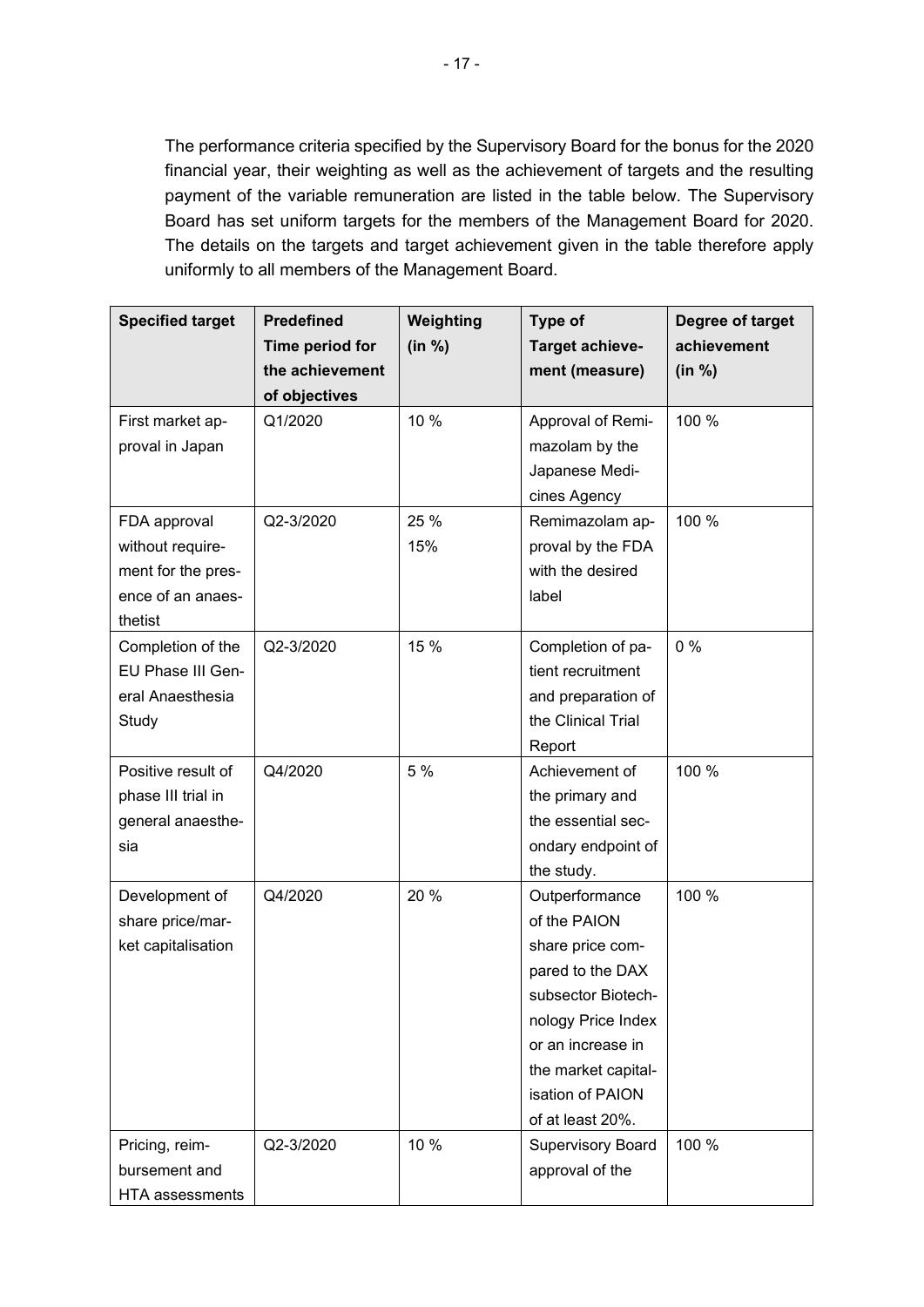| <b>Specified target</b> | <b>Predefined</b><br>Time period for<br>the achievement<br>of objectives | Weighting<br>(in %) | Type of<br>Target achieve-<br>ment (measure) | Degree of target<br>achievement<br>(in %) |
|-------------------------|--------------------------------------------------------------------------|---------------------|----------------------------------------------|-------------------------------------------|
| support commer-         |                                                                          |                     | business plan in-                            |                                           |
| cialisation in the      |                                                                          |                     | cluding pricing as-                          |                                           |
| EU as described         |                                                                          |                     | sumptions                                    |                                           |
| in the business         |                                                                          |                     |                                              |                                           |
| plan                    |                                                                          |                     |                                              |                                           |
|                         |                                                                          |                     |                                              |                                           |
|                         |                                                                          |                     |                                              | Degree of target                          |
|                         |                                                                          |                     |                                              | achievement                               |
|                         |                                                                          |                     |                                              | <b>TOTAL: 85 %</b>                        |
|                         |                                                                          |                     |                                              |                                           |

These goals promote the long-term development of the company. The marketing authorisations in Japan and the USA have opened up two important markets for the commercialisation of Remimazolam. The completion and positive results of the EU Phase III study in general anaesthesia were a prerequisite for the submission of the marketing authorisation application for Remimazolam in this indication in the EU. The preparation of a robust business plan with a focus on pricing, reimbursement and HTA assessment was the basis for the commercial strategy and the establishment of commercial distribution infrastructures in selected European countries. The goal of increasing the share price or market capitalisation is important for the company's ability to refinance on the one hand and for increasing value for shareholders on the other.

Against the background of the target achievement of 85 % for the respective Management Board member, the following payment of the bonus for the 2020 financial year results for the Management Board members in office in the 2020 financial year:

| <b>Board member</b>    | In prospect bonus for      | Degree of target   | <b>Final bonus for the</b> |  |
|------------------------|----------------------------|--------------------|----------------------------|--|
|                        | the                        | achievement (in %) | 2020 financial year        |  |
|                        | <b>Financial year 2020</b> |                    | (EUR)                      |  |
|                        | (maximum, EUR)             |                    |                            |  |
| Dr James Neil Phillips | 120.000,00                 | 85 %               | 102.000,00                 |  |
| Abdelghani Omari       | 100.000,00                 | 85 %               | 85.000,00                  |  |
| Dr Jürgen Beck         | 70.000,00                  | 85 %               | 59.500,00                  |  |

# **2.2.2 Granted and awarded shares and share options**

**a) Share options**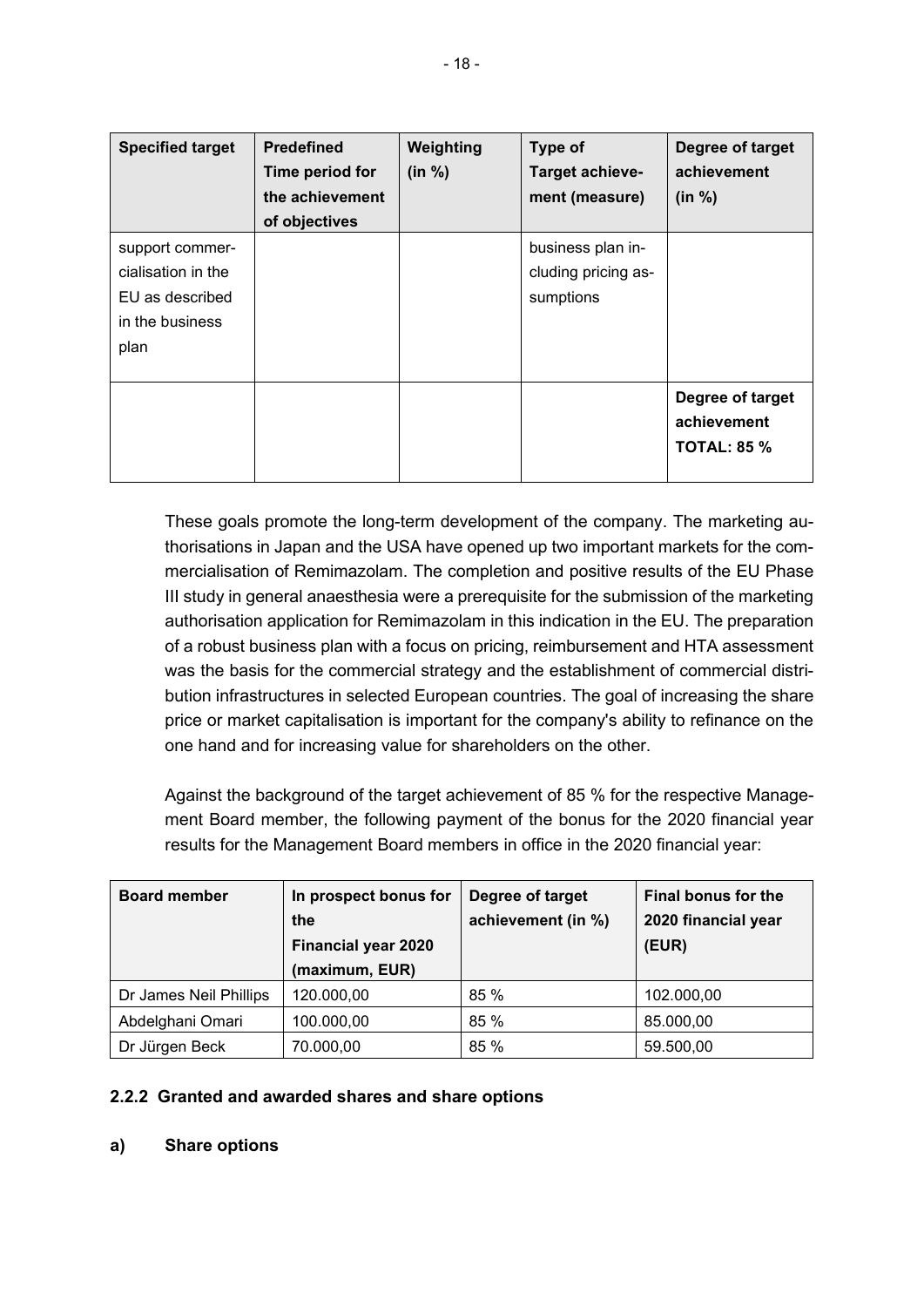In the past, the members of the Management Board of the Company were granted share options on the basis of the previous remuneration system. Under the New Remuneration System, the issuance of stock options is also a component of remuneration, namely the long-term variable remuneration ("**LTI**").

The stock option agreements concluded with the individual members of the Management Board provide for a quantitative limit. With regard to the performance of the stock options granted, which is directly related to the performance of the PAION share, no limits have been agreed other than minimum increases in value.

No share options were granted to members of the Management Board in the 2021 financial year. Furthermore, there are no "promised" stock options within the meaning of § 162 para. 1 sentence 2 no. 3 AktG.

#### **b) Shares**

In the past, no shares were granted or promised to the members of the Management Board, with the exception of the subscription of shares due to the exercise of stock options. Even under the New Compensation System, the granting or promise of shares, outside of the subscription of shares through the exercise of stock options (cf. section 3.1 above), is not envisaged.

### **2.3 No clawback of variable remuneration components**

In 2021, the Company had no reason to reclaim variable remuneration components and has therefore not reclaimed any variable remuneration components.

### **2.4 Conformity with the Previous and New Remuneration System**

As already stated above in the preliminary remarks to this section II, the Previous Remuneration System applied in the 2021 financial year for the members of the Management Board in office in this financial year with regard to the existing old contracts as follows:

- Mr Dr James Neil Phillips in the period from 1 January to 30 September 2021
- Mr Abdelghani Omari in the period from 1 January to 31 December 2021

The New Remuneration System applied to the members of the Management Board in the 2021 financial year as follows:

- Mr Dr James Neil Phillips for the period from 1 October to 31 December 2021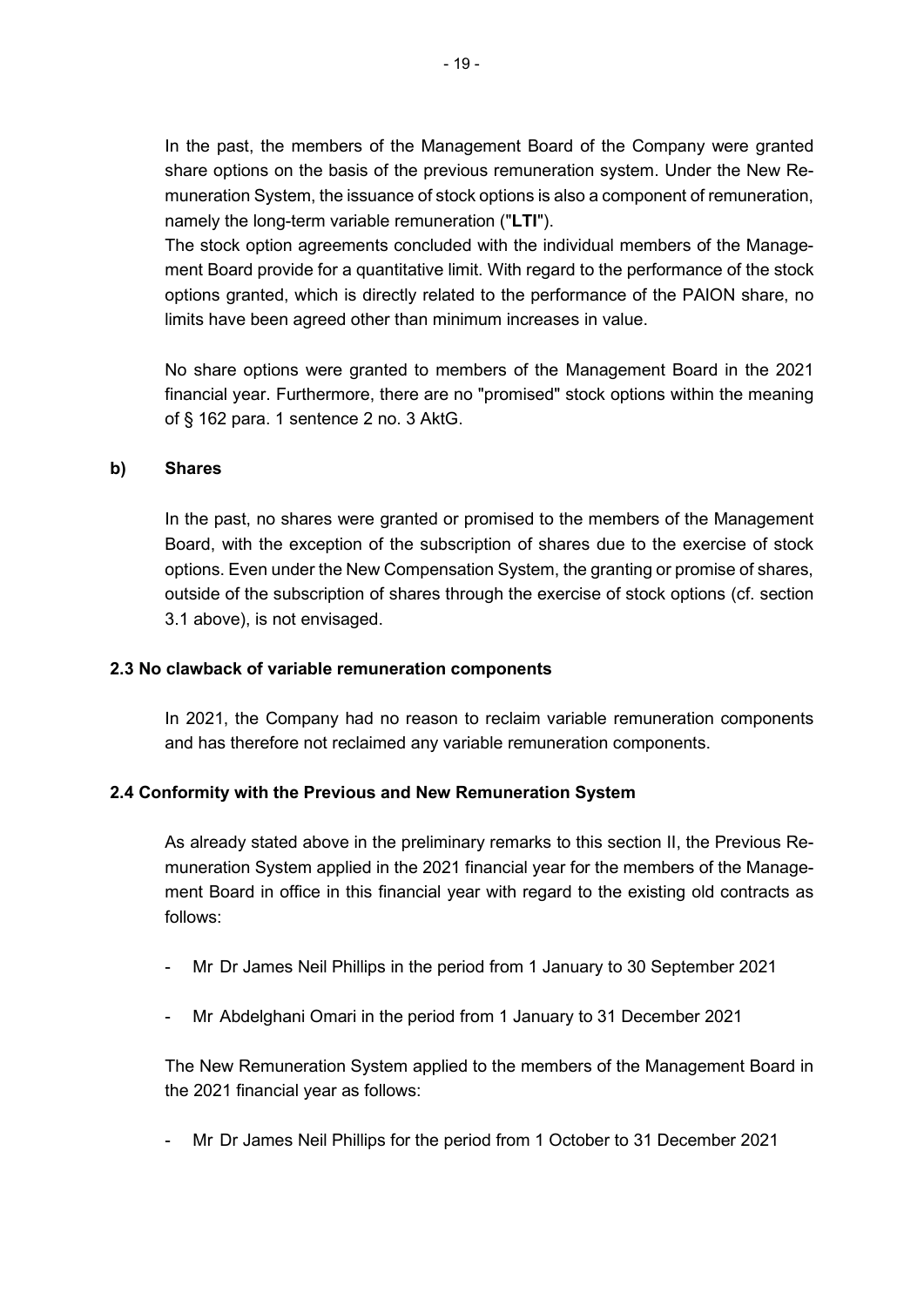In view of the fact that the employment contract with Dr Phillips was extended during the year and three months before the end of the 2021 financial year, the Supervisory Board still applied the provisions of his old contract to the remuneration of Dr Phillips for the period from 1 October to 31 December 2021. In this respect, the Supervisory Board has refrained from applying all regulations of the New Remuneration System to the employment contract with Dr Phillips for the transitional period from 1 October to 31 December 2021.

The Supervisory Board considered this transitional arrangement necessary for overriding corporate reasons, as the bonus for the 2021 financial year and its performance criteria promised to the Management Board members prior to the creation of the New Remuneration System were, in the Supervisory Board's opinion, to be maintained in the interest of the Company and no new targets were to be agreed for the short period of three months. It was not in the interest of the Company to change the performance criteria set for Dr Phillips for the short period of three months in the 2021 financial year in which the New Remuneration System applied, or even to provide for new performance criteria and/or remuneration components under the New Remuneration System. In this respect, the deviation, which in the opinion of the Supervisory Board was only minor in any case, was also in the interest of the long-term well-being of the Company, as in this way the continuity of the performance targets already set for the 2021 financial year was maintained. Therefore, the deviation was justified in accordance with clause 9 of the New Remuneration System (cf. the above explanations on the main features of the New Remuneration System).

The components of the New Remuneration System that were deviated from are the variable remuneration components of the short-term and long-term variable remuneration ("**STI**" and "**LTI**") that were not specified (LTI) or not specified again (STI) for the three-month period from 1 October to 31 December 2021. This concerns the variable remuneration components that were not specified (LTI) or not specified again (STI) for the three-month period from 1 October to 31 December 2021, as well as the relation of the remuneration components that do not comply with the New Remuneration System due to the lack of new specifications for the STI or the lack of granting of the LTI for the aforementioned three-month period.

# **2.5 Consideration of the resolution of the general meeting pursuant to section 120a (4), (5) AktG**

Pursuant to Section 162 (1) sentence 2 no. 6 AktG, an explanation must also be included in the remuneration report as to how the resolution of the general meeting on the remuneration report pursuant to Section 120a (4) AktG or the discussion of the remuneration report pursuant to Section 120a (5) AktG was taken into account. In view of the fact that PAION AG is preparing this remuneration report pursuant to Section 162 AktG in the version of ARUG II in 2022 for the first time and presenting it to the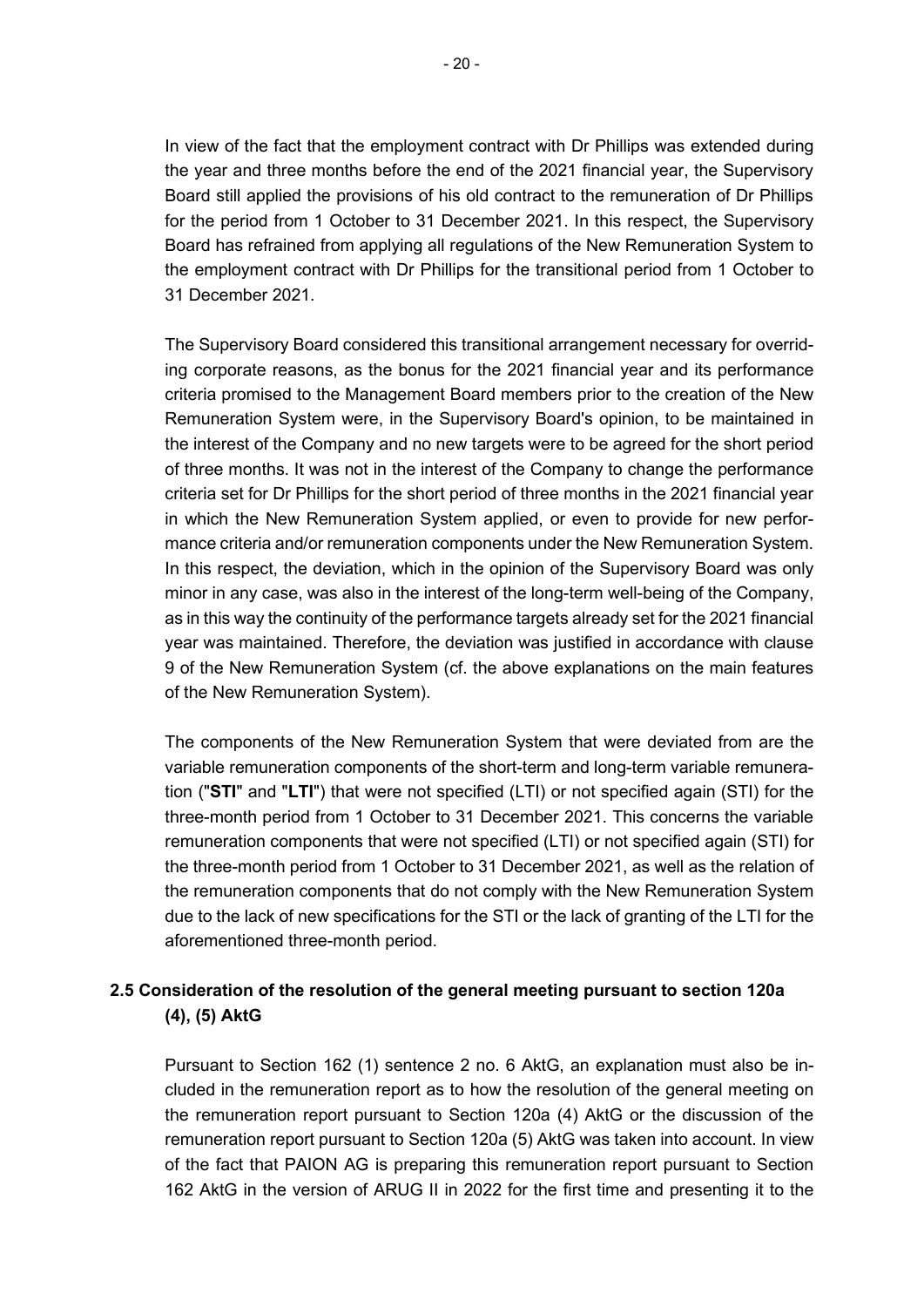Annual General Meeting, no disclosure pursuant to Section 162 (1) sentence 2 no. 6 AktG can yet be made in this remuneration report.

### **2.6 Compliance with the maximum remuneration**

With regard to the remuneration of the members of the Management Board, the maximum remuneration of the members of the Management Board stipulated in the New Remuneration System was complied with. PAION AG would like to point out that the New Remuneration System and thus also the maximum remuneration provided for therein were only applied to Dr Phillips to a limited extent and only for the period from 1 October to 31 December 2021. Even if the maximum remuneration was not applied to all members of the Management Board and not for the entire period, the Company confirms as a precaution that the maximum remuneration was not exceeded for all members of the Management Board and for the entire period of 2021, irrespective of the question of the applicability of the New Remuneration System:

The New Remuneration System provides for a maximum remuneration of EUR 600,000.00 for the Chairman of the Management Board and a maximum remuneration of EUR 500,000.00 each for the other members of the Management Board.

The remuneration "granted and owed" to the members of the Management Board in 2021 (as detailed above under section 2.1) within the meaning of section 162 (1) sentence 1 AktG amounted to the following amounts:

- Mr Dr James Neil Phillips EUR 427,598.76
- Mr Abdelghani Omari EUR 321,180.16.

The above disclosures are based on the interpretation of the terms "granted" and "owed" in section 162 para. 1 sentence 1 AktG given in section 2.1 and accordingly take into account the variable remuneration paid to the Management Board in the 2021 financial year for the achievement of targets in the 2020 financial year, i.e. the bonus for the 2020 financial year, but not the variable remuneration payable in the 2022 financial year for the achievement of targets in the 2021 financial year, i.e. the bonus for the 2021 financial year.

If, in accordance with the legal literature, compliance with the maximum remuneration pursuant to section 162 para. 2 sentence 2 no. 7 AktG is not based on the bonus for the 2020 financial year, but on the bonus "earned" in 2021, i.e. the bonus for the 2021 financial year (i.e. if the interpretation of the terms "granted" and "owed" set out in section 2.1 is deviated from), the maximum remuneration for the members of the Management board would also be complied with. Even assuming full achievement of the performance criteria set for the Management Board members for 2021 and corresponding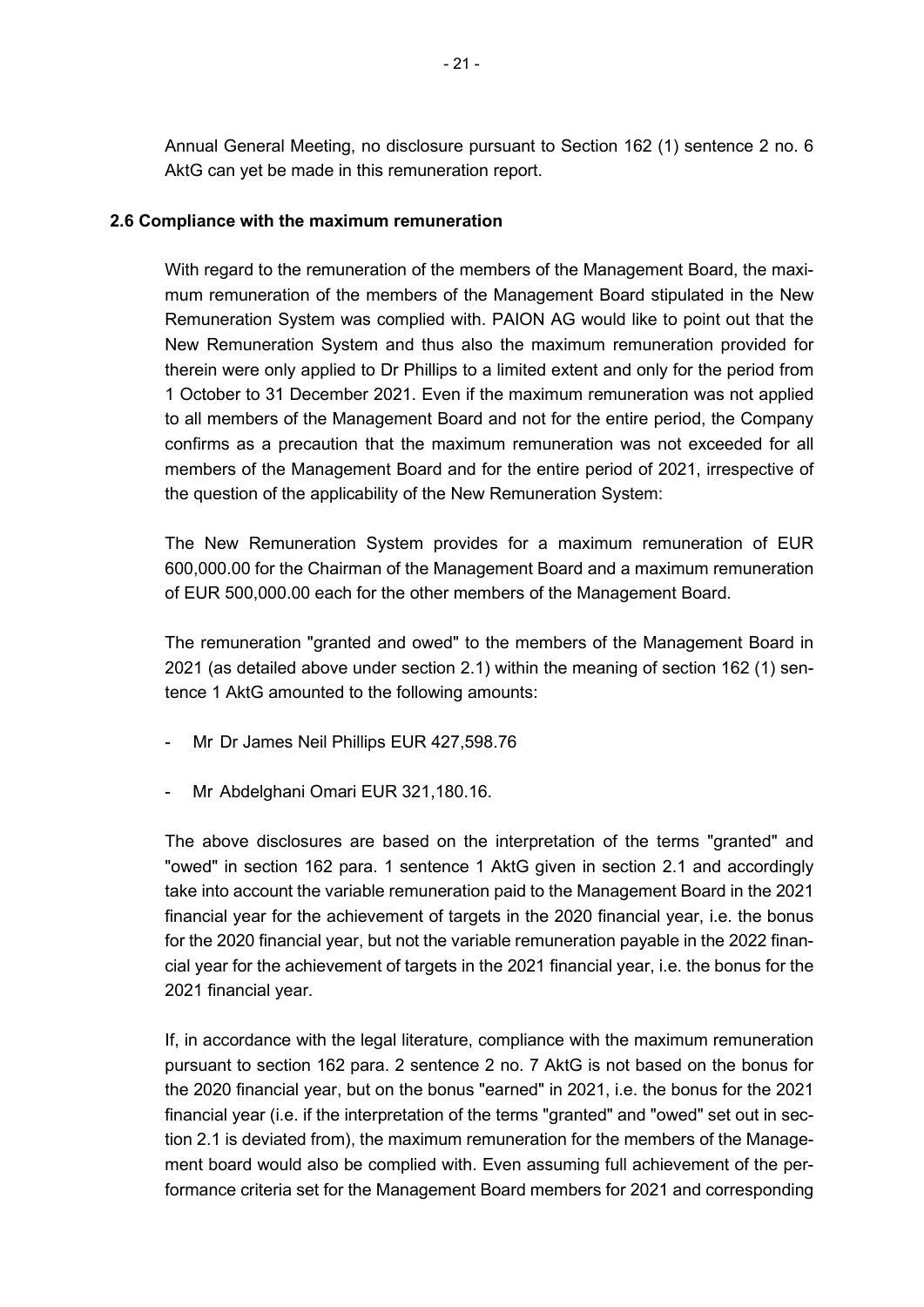payment of the bonus for the 2021 financial year in the maximum amount, this would result in the following total remuneration for the members of the Management Board:

- Mr Dr James Neil Phillips EUR 418,598.76
- Mr Abdelghani Omari EUR 313,680.16.

### **2.7 Promises in the event of premature termination of employment**

In the event of a change of control and termination of employment within a certain period after the change of control, the Management Board members are each entitled to special termination rights and contractual severance payments. The severance payments correspond in each case to the value of two years' fixed remuneration, limited to the remuneration for the remaining term of the Management Board employment contract. Dr Phillips is only entitled to severance pay in connection with a change of control if, in addition to the change of control, there are significant changes in the corporate strategy, the area of responsibility or the location of the company.

All Management Board contracts provide that in cases other than a change of control, any severance payments in the event of premature termination of Management Board activities may not exceed the value of two years' fixed remuneration and may not remunerate more than the remaining term of the Management Board employment contract. The Management Board contracts do not provide for transitional payments upon expiry of the Management Board contracts.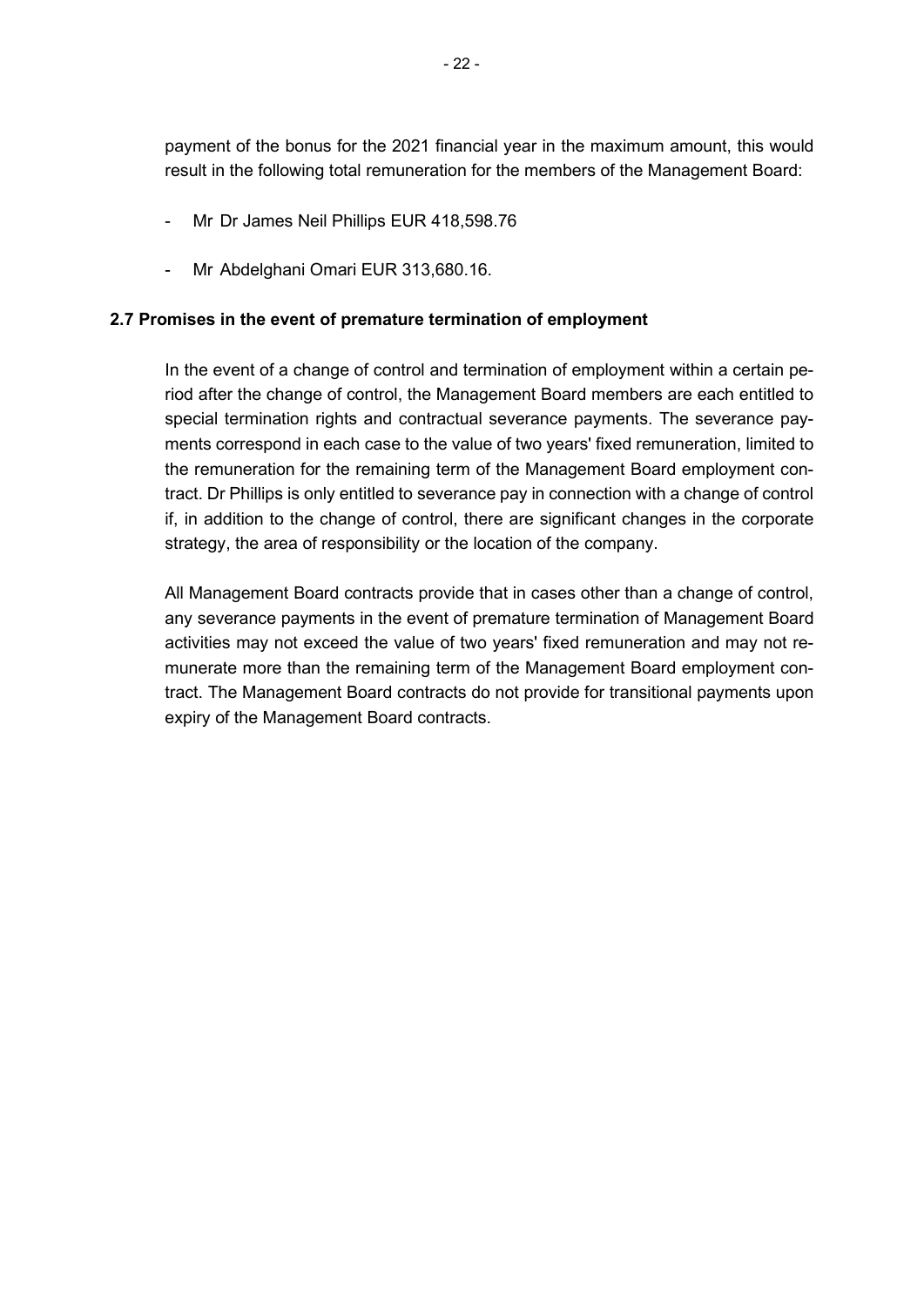# **III. Remuneration of the members of the Supervisory Board**

### **1. basic features of supervisory board remuneration**

The remuneration of the members of the Supervisory Board is set out in Article 21 of PAION AG's Articles of Association as follows:

> *" § 21 Remuneration of the Supervisory Board*

- *(1) In addition to the reimbursement of his expenses, each member of the Supervisory Board shall receive a remuneration of EUR 20,000 per financial year. If a member of the Supervisory Board was not active as a member of the Supervisory Board for the entire financial year, he/she shall only be entitled to a corresponding proportion of the remuneration, in proportion to the actual term of office to the entire financial year. In addition, the members of the Supervisory Board receive EUR 1,000 for each Supervisory Board meeting (attendance fee) they attend in person, but for no more than five meetings per financial year. The chairman receives double and his deputy 1.5 times this remuneration.*
- *(2) In addition, the members of the Supervisory Board shall receive a refund of any value added tax payable on the reimbursement of expenses or the Supervisory Board remuneration, insofar as they are entitled to invoice the value added tax separately to the Company and exercise this right.*
- *(3) The members of the Supervisory Board shall be included in a pecuniary loss liability insurance for executive bodies and certain executives maintained by the Company in the interest of the Company in an appropriate amount, insofar as such insurance exists. The premiums for this shall be paid by the Company.*

The remuneration of the members of the Supervisory Board set out in Section 21 of PAION AG's Articles of Association is based on the following considerations which, in the opinion of the Management Board and the Supervisory Board, remain valid:

The remuneration of the Supervisory Board consists of the following elements:

- a fixed remuneration.
- an attendance fee for Supervisory Board meetings,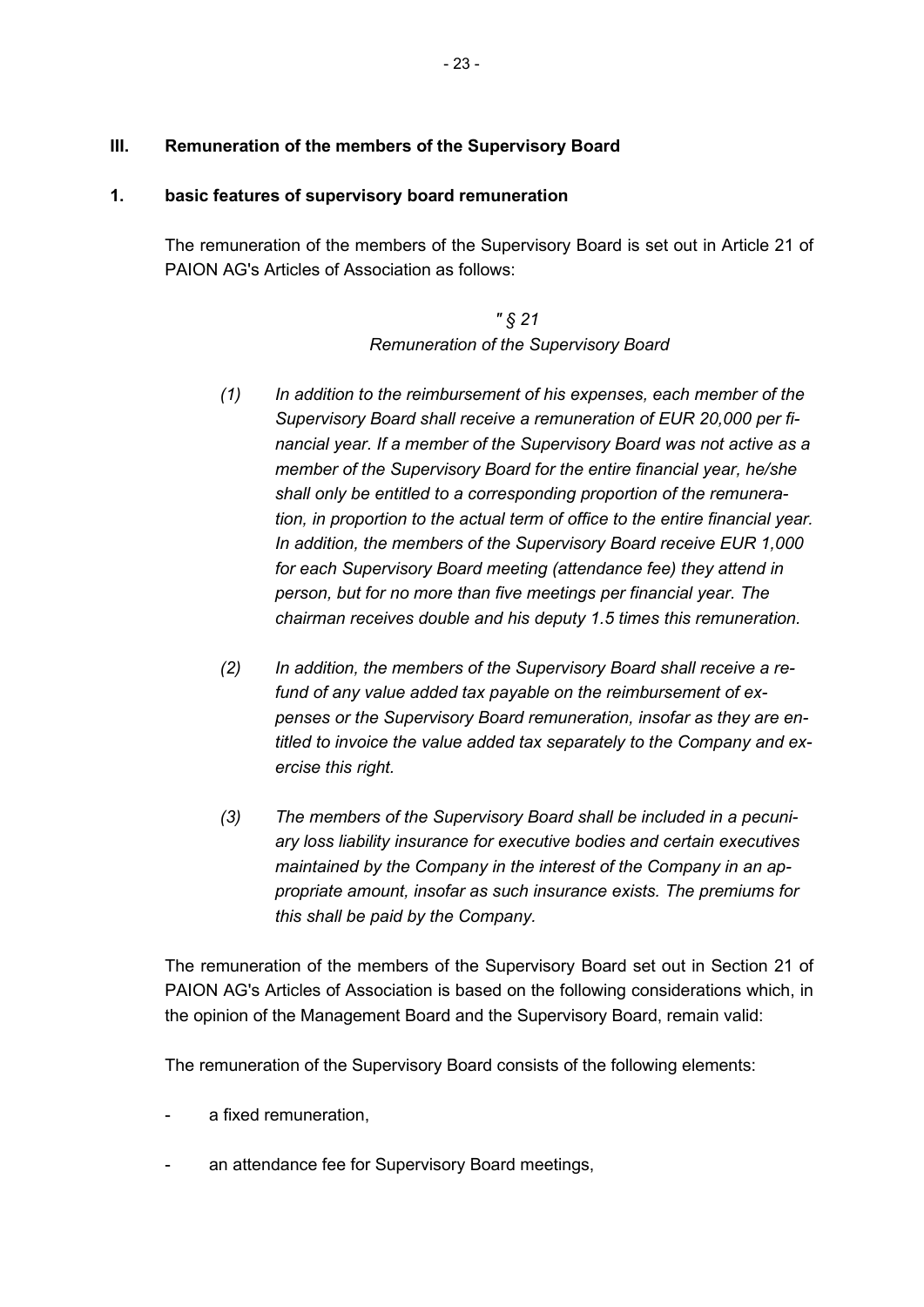- a reimbursement of the value added tax, if any, payable on the reimbursement of expenses and the remuneration of the Supervisory Board, and
- the inclusion of the members of the Supervisory Board in a pecuniary loss liability insurance policy with the premiums being paid by the company, if such a policy exists.

The remuneration is payable quarterly in arrears.

The remuneration system for the members of the Supervisory Board takes into account the legal requirements as well as the recommendations of the German Corporate Governance Code.

The remuneration of the Supervisory Board members is balanced overall and is commensurate with the responsibilities and tasks of the Supervisory Board members and the situation of the company. Furthermore, the remuneration of the Supervisory Board is in line with the market and suitable to attract efficient mandate holders and in this way to ensure adequate supervision and consultation of the Management Board.

The remuneration of the Supervisory Board members consists of a purely fixed remuneration. No variable, performance-related remuneration is paid. The company is of the opinion that by limiting itself to a purely fixed remuneration, the supervisory and advisory function of the supervisory board is promoted in the best possible way and thus contributes to the long-term and sustainable development of the company. On the one hand, the renunciation of a performance-related remuneration avoids possible false incentives that could be set for the members of the Supervisory Board. Furthermore, a constant, non-performance-related fixed remuneration also takes into account the fact that the supervisory and advisory expenses of the supervisory board do not necessarily develop synchronously with a positive or negative business development of the company. On the contrary, in the event of a negative business development, the supervisory and advisory expenses often increase. The company is therefore of the opinion that the non-performance-related remuneration best reflects the supervisory and advisory function of the supervisory board. This is also in line with suggestion G.18 of the German Corporate Governance Code in the version of 16 December 2019, according to which the remuneration of the supervisory board should consist of a fixed remuneration.

The higher time expenditure of the Chairman and the Deputy Chairman of the Supervisory Board is taken into account by the fact that the fixed remuneration and the attendance fee for the Chairman of the Supervisory Board are 2.0 times and for the Deputy Chairman of the Supervisory Board 1.5 times the remuneration of ordinary members of the Supervisory Board. This differentiation ensures that the additional work to be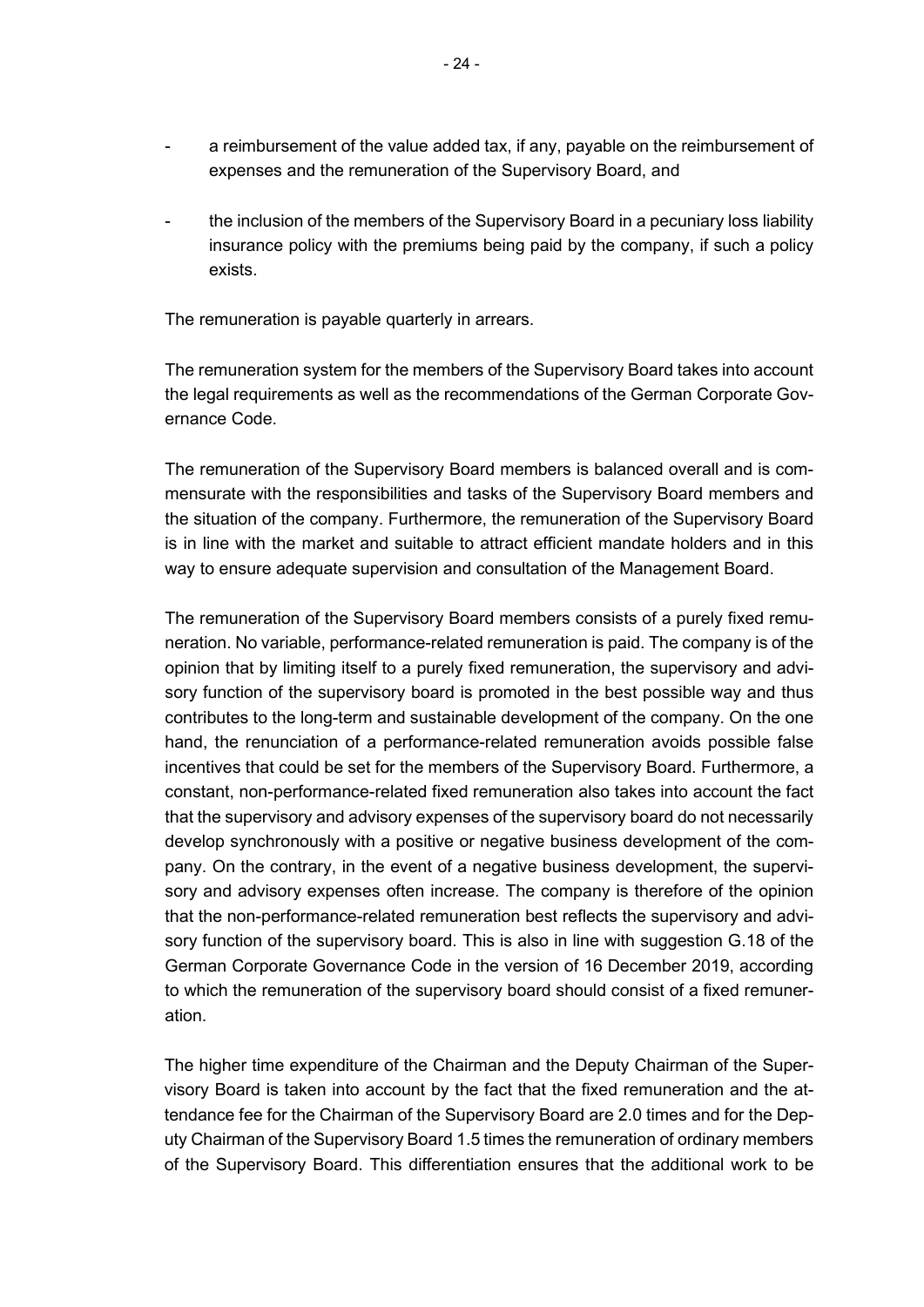performed by the Chairman and Deputy Chairman of the Supervisory Board is appropriately remunerated and that, in addition, a sufficient incentive is created for Supervisory Board members to assume the position of Chairman or Deputy Chairman of the Supervisory Board. In this respect, the differentiation of the remuneration also complies with recommendation G.17 of the German Corporate Governance Code in the version of 16 December 2019, according to which the higher time expenditure of the Chairman and Deputy Chairman of the Supervisory Board shall be adequately taken into account in the remuneration of the Supervisory Board members.

The remuneration of the members of the Supervisory Board at PAION AG is determined by the Annual General Meeting by way of a regulation in the Articles of Association. For this purpose, the Management Board and the Supervisory Board submit a proposed resolution to the Annual General Meeting.

Pursuant to section 113 (3) of the German Stock Corporation Act (AktG), resolutions on the remuneration of supervisory board members must be passed at least every four years in the case of listed companies. A resolution confirming the remuneration is permissible. Furthermore, a new resolution on the remuneration of the supervisory board members is required in case of any changes.

The above provision of the Articles of Association on Supervisory Board remuneration is based on a resolution of the 2017 Annual General Meeting. The Annual General Meeting on 27 May 2021 confirmed the provision of the Articles of Association and the remuneration system behind this provision in accordance with section 113 (3) of the AktG.

# **2. Supervisory Board remuneration granted and owed 2021**

The following table shows the remuneration granted and owed to the members of the Supervisory Board within the meaning of § 162 AktG in the 2021 financial year:

|                          | Basic remune- | <b>Attendance fee</b> | <b>Ancillary</b><br>ser- | <b>TOTAL</b> |
|--------------------------|---------------|-----------------------|--------------------------|--------------|
|                          | ration        | (EUR)                 | vices                    |              |
|                          | (EUR)         |                       | (EUR)                    |              |
| Dr Jörg Spiekerkötter    | 40.000,00     | 10.000,00             | 0,00                     | 50.000,00    |
| (Chairman)               |               |                       |                          |              |
| Dr Karin Dorrepaal       | 30.000,00     | 7.500,00              | 0,00                     | 37.500,00    |
| (Deputy Chairperson)     |               |                       |                          |              |
| Dr Dr Irina Antonijevic  | 20.000,00     | 5.000,00              | 0,00                     | 25.000,00    |
| Dr Hans Christoph Tanner | 20.000,00     | 5.000,00              | 0,00                     | 25.000,00    |
| Dr Markus Leyck Dieken   | 20.000,00     | 4.000,00              | 0,00                     | 24.000,00    |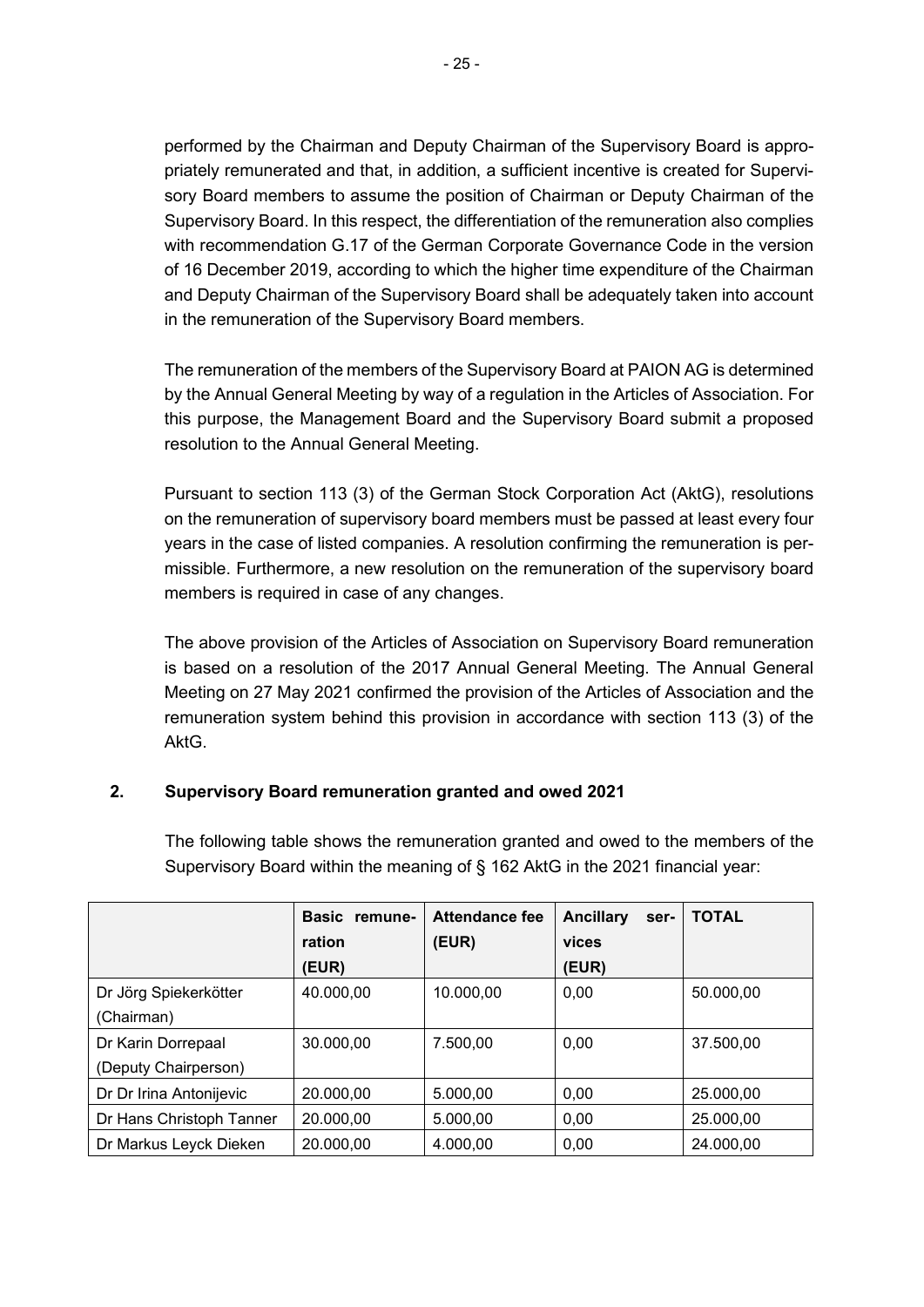The remuneration granted and owed to the members of the Supervisory Board in the 2021 financial year complied with the provisions of the Articles of Association and thus also with the remuneration system confirmed by the Annual General Meeting on 27 May 2021.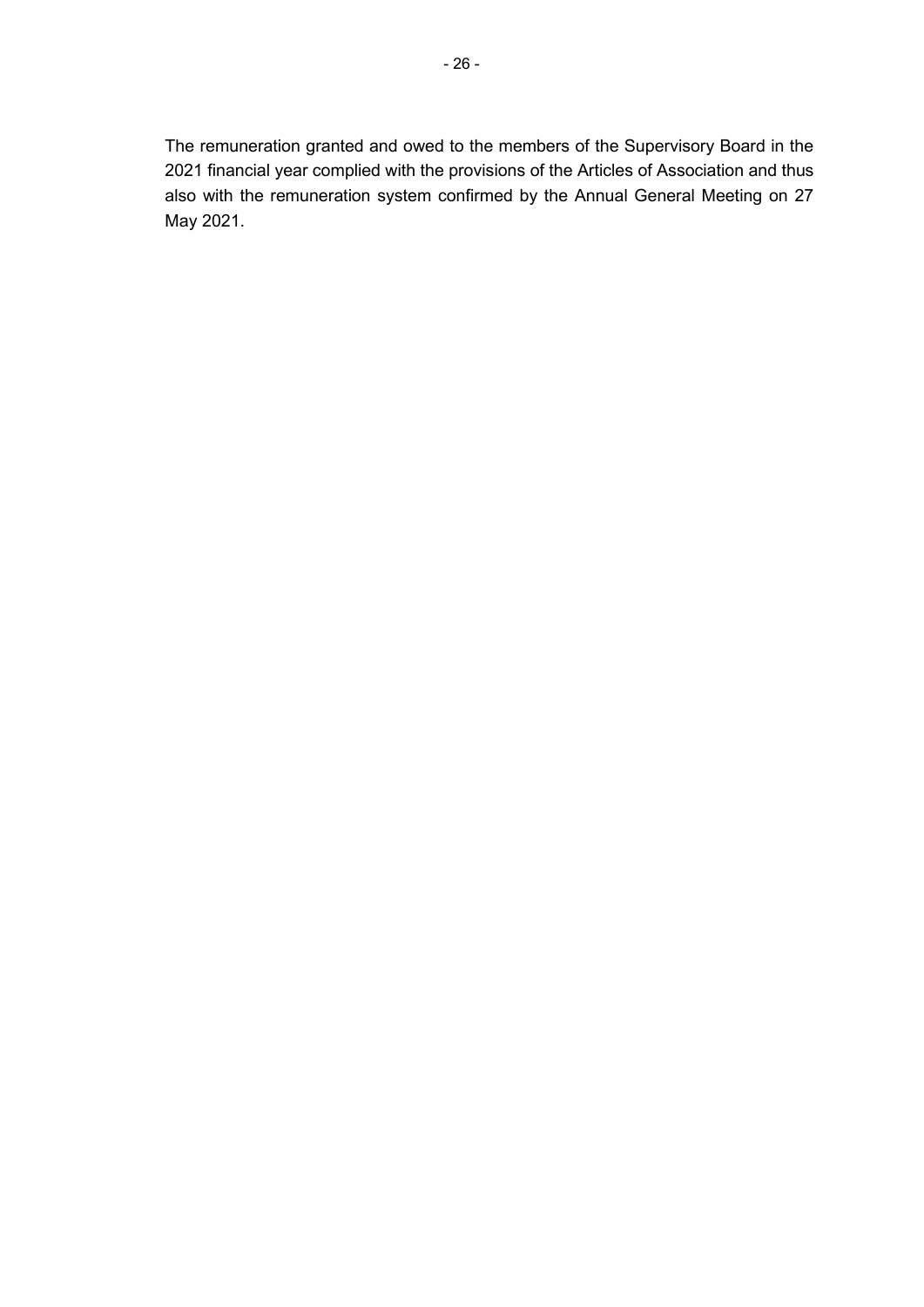### **IV. Comparative representation**

<span id="page-26-1"></span><span id="page-26-0"></span>The following table shows a comparative presentation of the annual change in the remuneration of the members of the Management Board and the Supervisory Board with the development of the company's earnings over the last five years:

|                             | 2021                  | 2020                                                 | 2019                  | 2018                 | 2017                  |  |
|-----------------------------|-----------------------|------------------------------------------------------|-----------------------|----------------------|-----------------------|--|
|                             | vis-à-vis             | vis-à-vis                                            | vis-à-vis             | vis-à-vis            | vis-à-vis             |  |
|                             | 2020 1                | 20191                                                | 2018 <sup>1</sup>     | 20171                | 2016 <sup>1</sup>     |  |
|                             |                       | Development of Management Board remuneration (in %)  |                       |                      |                       |  |
| Dr James Neil               |                       |                                                      |                       |                      |                       |  |
| <b>Philips</b>              | 1,16 %                | 215.63 % <sup>2</sup>                                |                       |                      |                       |  |
| Abdelghani                  |                       |                                                      |                       |                      |                       |  |
| Omari                       | 6,13%                 | 30,94 %                                              | $-8,94%$              | $-2,03%$             | 10,79 %               |  |
| Dr Jürgen Beck              | -78,33 % <sup>2</sup> | 12,96 %                                              | $-6,76%$              |                      |                       |  |
| Dr Wolfgang                 |                       |                                                      |                       |                      |                       |  |
| Söhngen                     |                       | $-100,00%$ $%$ $2$                                   | $-28,24%$             | 6,94 %               | 1,10 %                |  |
| Dr Jürgen                   |                       |                                                      |                       |                      |                       |  |
| <b>Raths</b>                |                       |                                                      |                       | $-100,00%$ $^{2}$    | -39,46 % <sup>2</sup> |  |
|                             |                       | Development of Supervisory Board remuneration (in %) |                       |                      |                       |  |
| Dr Jörg                     |                       |                                                      |                       |                      |                       |  |
| Spiekerkötter               | 0,00 %                | 0,00 %                                               | 0,00 %                | 0,00 %               | $-9,09%$              |  |
| Dr Karin                    |                       |                                                      |                       |                      |                       |  |
| Dorrepaal                   | 0,00 %                | 0,00 %                                               | 0,00 %                | 0,00 %               | $-9,09%$              |  |
| Dr Dr Irina                 |                       |                                                      |                       |                      |                       |  |
| Antonijevic                 | 0,00 %                | 0,00 %                                               | 0,00 %                | 77,87 % <sup>2</sup> |                       |  |
| Dr Hans Chris-              |                       |                                                      |                       |                      |                       |  |
| toph Tanner                 | 0,00 %                | 0,00 %                                               | 0,00 %                | 77,87 % <sup>2</sup> |                       |  |
| <b>Dr Markus</b>            |                       |                                                      |                       |                      |                       |  |
| <b>Leyck Dieken</b>         | $-4,00%$              | 76,47 % <sup>2</sup>                                 |                       |                      |                       |  |
| Dr John                     |                       |                                                      |                       |                      |                       |  |
| <b>Dawson</b>               |                       | $-100,00 \%$ <sup>2</sup>                            | -58,80 % <sup>2</sup> | $-4,00%$             | $-3,85%$              |  |
| Earnings development (in %) |                       |                                                      |                       |                      |                       |  |
| Annual                      |                       |                                                      |                       |                      |                       |  |
| result <sup>3</sup>         | 323,34%               | $-28,71%$                                            | -407,80%              | -547,95%             | $-90,77%$             |  |
| <b>EBIT</b>                 |                       |                                                      |                       |                      |                       |  |
| $(Group)^4$                 | $-1.432,28%$          | $-116,97%$                                           | $-25,12%$             | $-21,53%$            | $-36,72%$             |  |

<span id="page-26-2"></span><sup>&</sup>lt;sup>1</sup> The total remuneration used as a basis for the financial years 2016 to 2020 is the total remuneration according to the remuneration report of the respective financial year (for the Executive Board according to the inflow table).

 $2$  Not comparable due to an entry/exit (during the year).

<span id="page-26-4"></span><span id="page-26-3"></span> $^3$  The net result for the year is the net profit or loss of PAION AG (separate financial statements) in accordance with section 275  $\,$ (2) no. 17 HGB.

<span id="page-26-5"></span><sup>4</sup> PAION AG defines EBIT at Group level as follows: Operating result before financial result and taxes.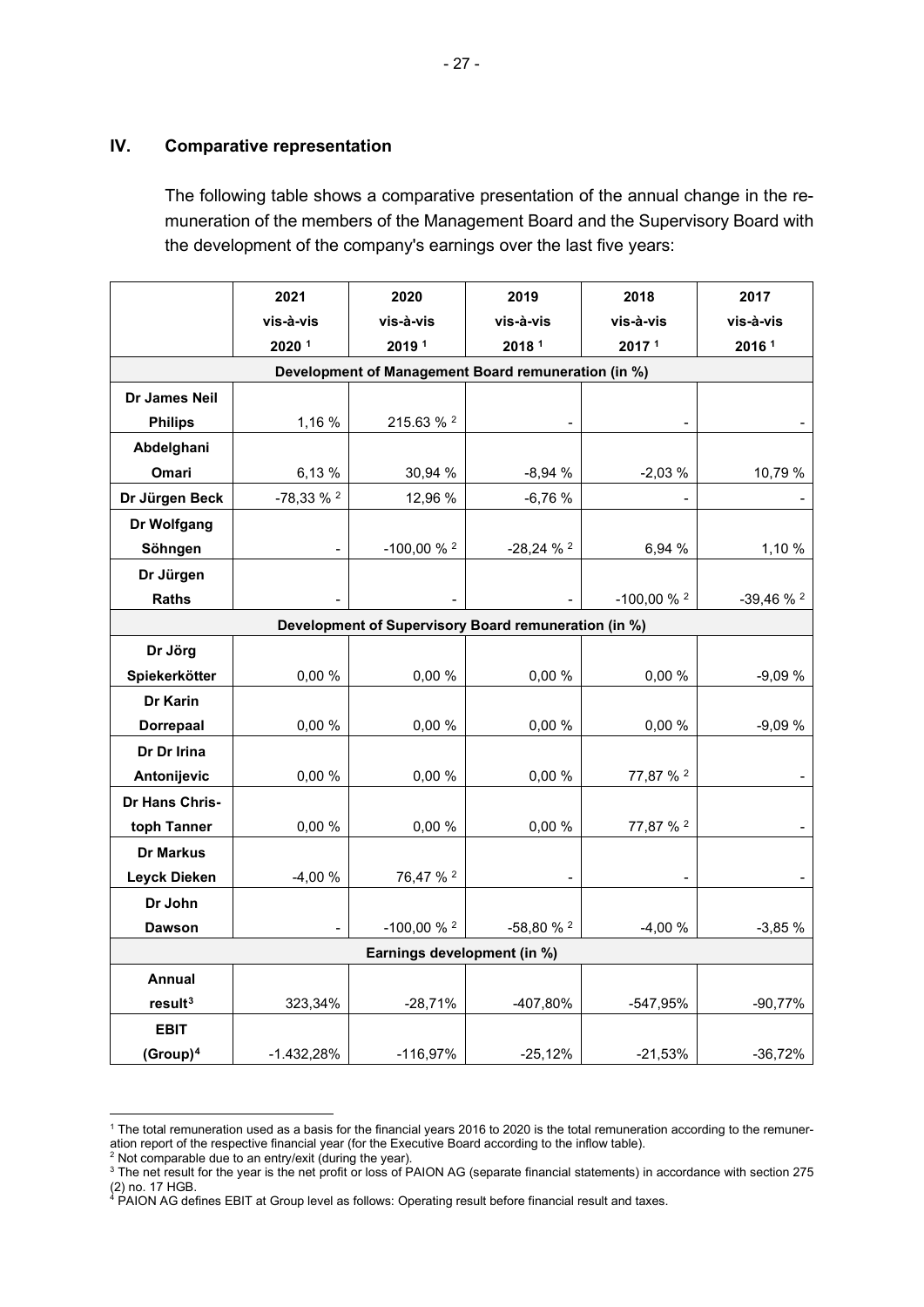Pursuant to section 26j para. 2 sentence 2 of the Introductory Act to the Stock Corporation Act (EGAktG), a comparison with the average remuneration of employees on a full-time equivalent basis over the last five financial years pursuant to section 162 para. 1 sentence 2 no. 2 of the Stock Corporation Act (AktG) is currently not yet to be included in the remuneration report. Pursuant to section 26j para. 2 sentence 2 EGAktG, the first comparison with the remuneration of employees on a full-time equivalent basis will be made as of the remuneration report for the 2022 financial year for the development between the 2021 financial year compared to the 2022 financial year and then successively for the subsequent years (i.e. in the remuneration report for the 2023 financial year, both the development between the 2021 financial year compared to the 2022 financial year and the development between the 2022 financial year compared to the 2023 financial year will be reported, etc.).

\*\*\*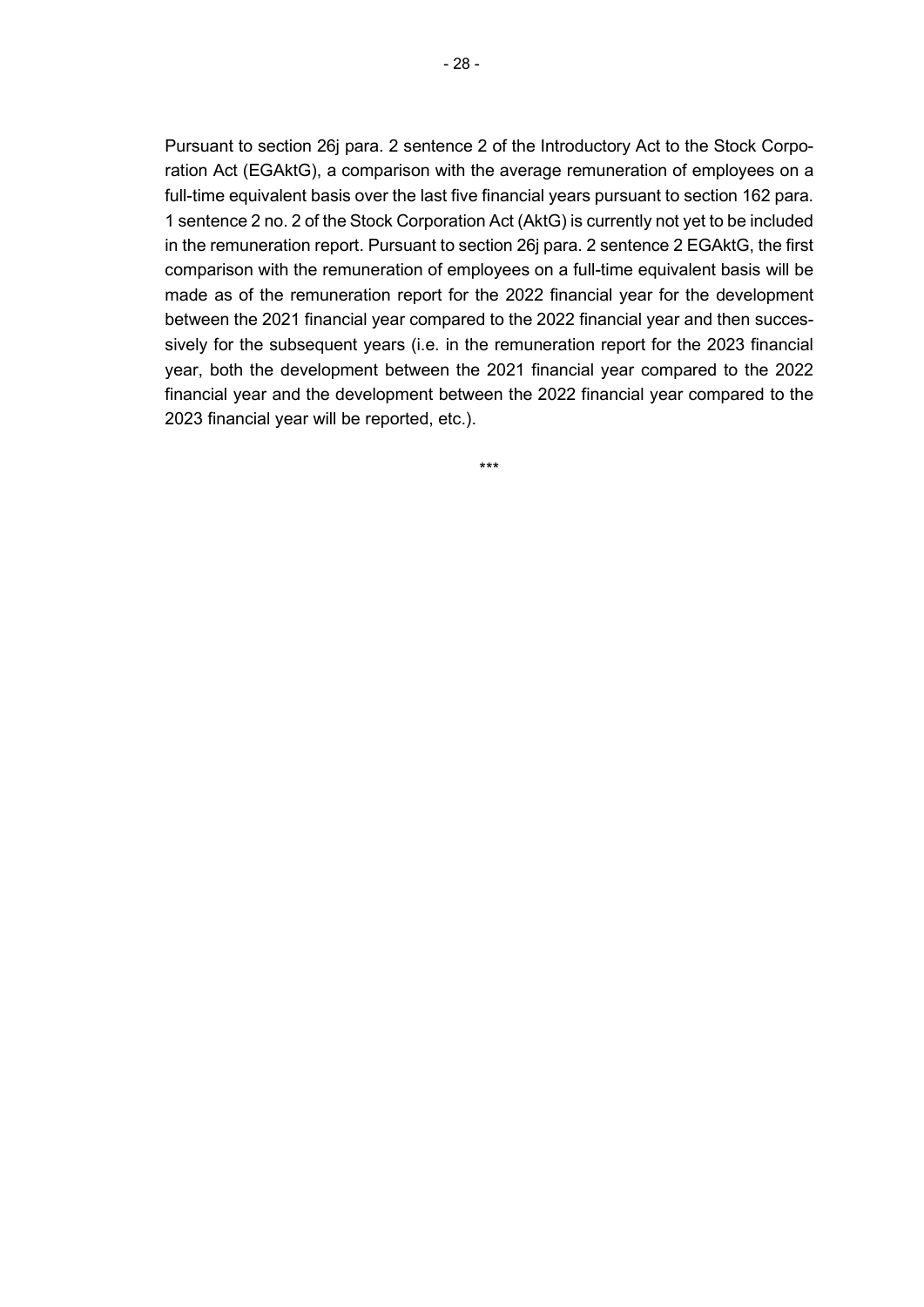**Report of the independent auditor on the audit of the remuneration report pursuant to section 162 (3) AktG** 

To PAION AG, *Aachen* 

#### **Audit opinion**

We have formally audited the remuneration report of PAION AG for the financial year from 1 January 2021 to 31 December 2021 to determine whether the disclosures pursuant to section 162 (1) and (2) AktG have been made in the remuneration report. In accordance with section 162 (3) AktG, we have not audited the content of the remuneration report.

In our opinion, the accompanying remuneration report complies, in all material respects, with the disclosures required by section 162 (1) and (2) of the AktG. Our audit opinion does not cover the content of the remuneration report.

#### **Basis for the audit opinion**

We conducted our audit of the remuneration report in accordance with section 162 (3) AktG and IDW Auditing Standard: The audit of the remuneration report in accordance with section 162 (3) AktG (IDW PS 870(08.2021)). Our responsibility under that provision and standard is further described in the Auditor's Responsibility section of our report. As an auditing practice, we have complied with the requirements of the IDW Quality Assurance Standard: Requirements for Quality Assurance in Auditing Practice (IDW QS 1). We have complied with the professional duties pursuant to the Auditors' Code and the Professional Statutes for Auditors / Sworn Auditors including the requirements for independence.

#### **Responsibility of the Management Board and the Supervisory Board**

The Management Board and the Supervisory Board are responsible for the preparation of the remuneration report, including the related disclosures, which complies with the requirements of § 162 AktG. They

\*\*\*